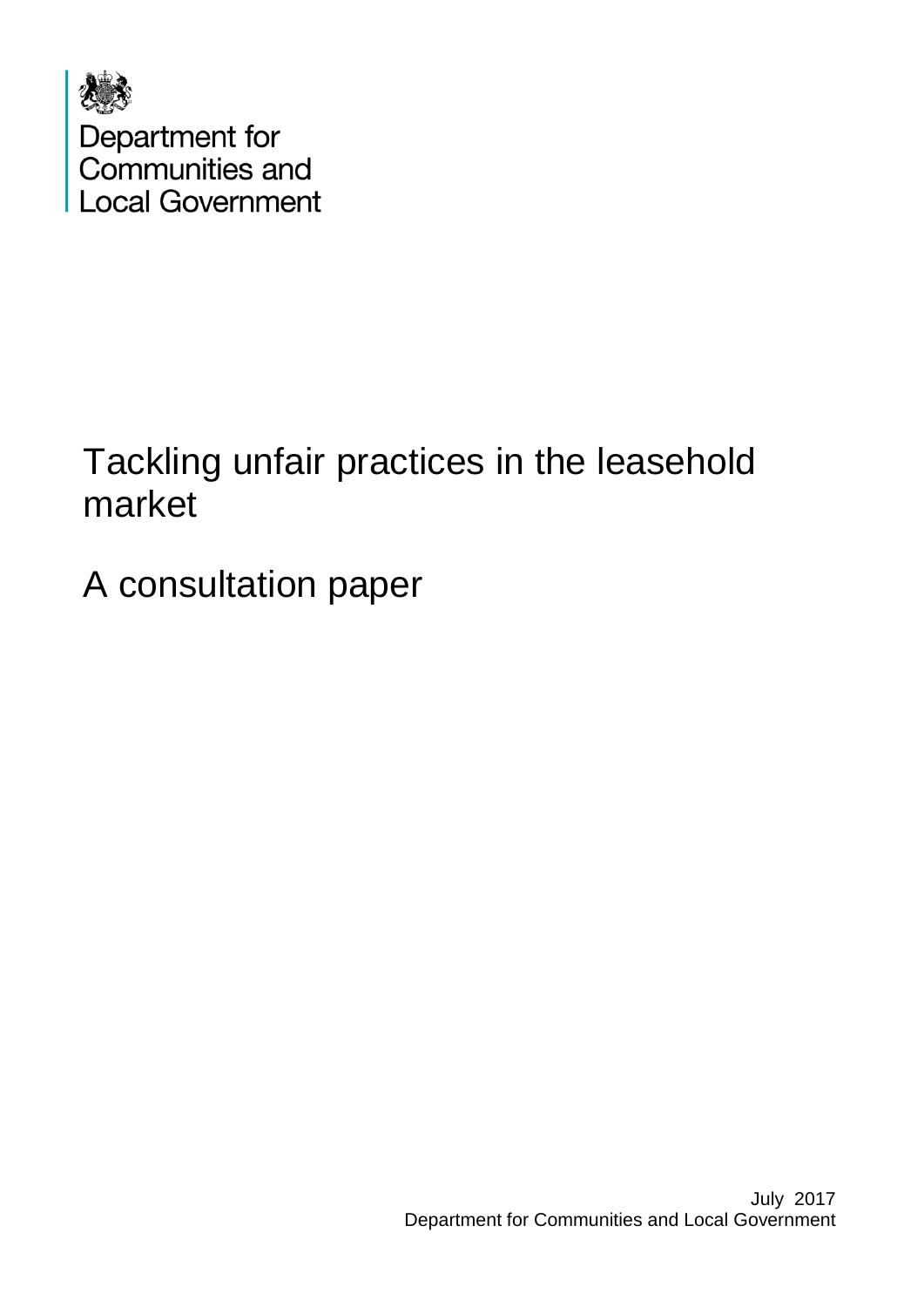

*© Crown copyright, 2017*

*Copyright in the typographical arrangement rests with the Crown.*

You may re-use this information (not including logos) free of charge in any format or medium, under the terms of the Open Government Licence. To view this licence, go to <http://www.nationalarchives.gov.uk/doc/open-government-licence/version/3/> or write to the Information Policy Team, The National Archives, Kew, London TW9 4DU, or email: [psi@nationalarchives.gsi.gov.uk.](mailto:psi@nationalarchives.gsi.gov.uk)

This document/publication is also available on our website at [www.gov.uk/dclg](http://www.gov.uk/dclg)

If you have any enquiries regarding this document/publication, complete the form at <http://forms.communities.gov.uk/> or write to us at:

Department for Communities and Local Government Fry Building 2 Marsham Street London SW1P 4DF Telephone: 030 3444 0000

For all our latest news and updates follow us on Twitter:<https://twitter.com/CommunitiesUK>

July 2017

ISBN: 978-1-4098-5088-5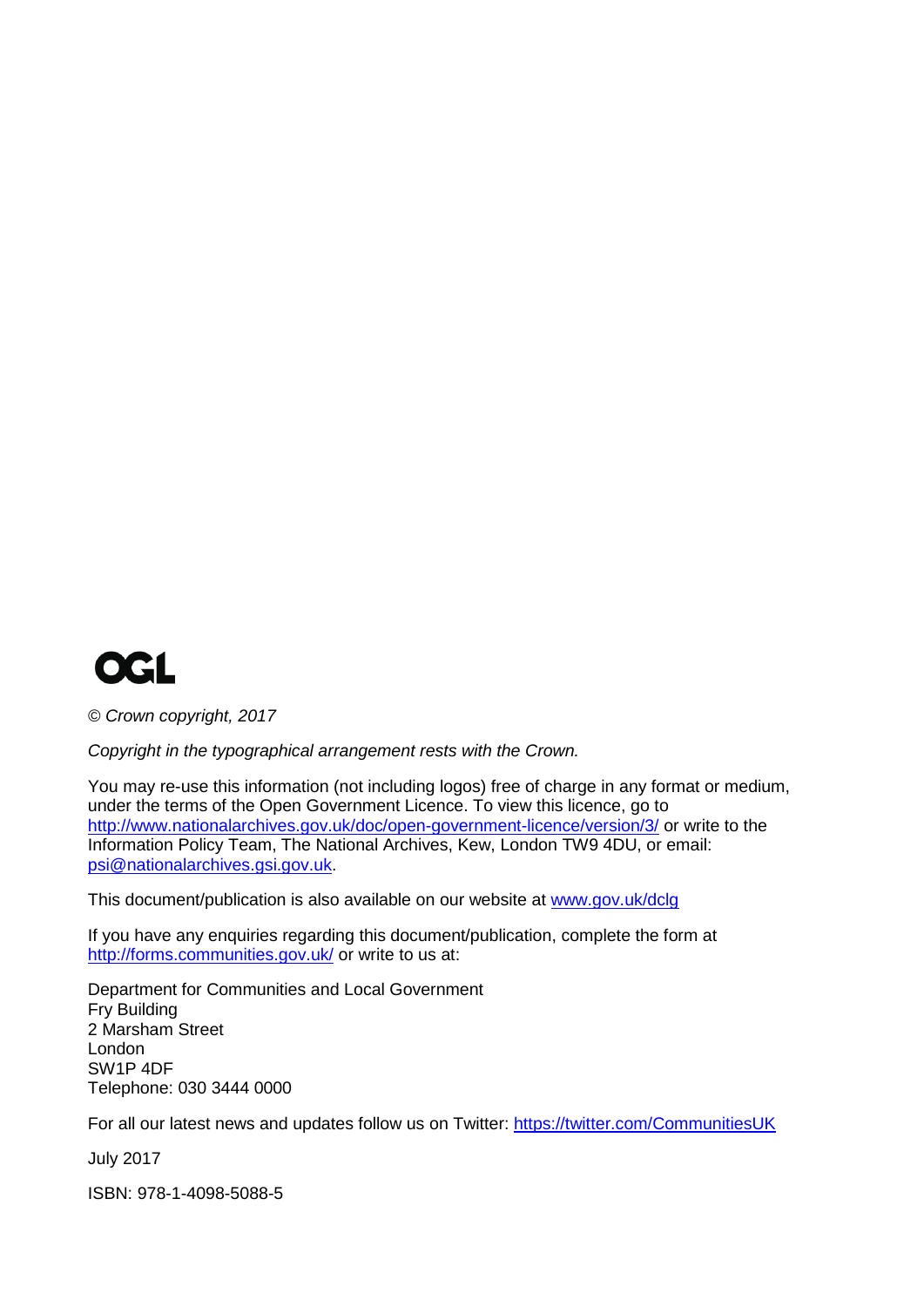## **Contents**

| 4. LIMITING THE RESERVATION AND INCREASE OF GROUND RENTS ON ALL NEW RESIDENTIAL LEASES OVER 21 |  |
|------------------------------------------------------------------------------------------------|--|
| 5. EXEMPTING LEASEHOLDERS POTENTIALLY SUBJECT TO 'GROUND 8' POSSESSION ORDERS20                |  |
| 6. SERVICE CHARGES FOR MAINTAINING COMMUNAL AREAS AND FACILITIES ON FREEHOLD AND MIXED TENURE  |  |
|                                                                                                |  |
|                                                                                                |  |
|                                                                                                |  |
|                                                                                                |  |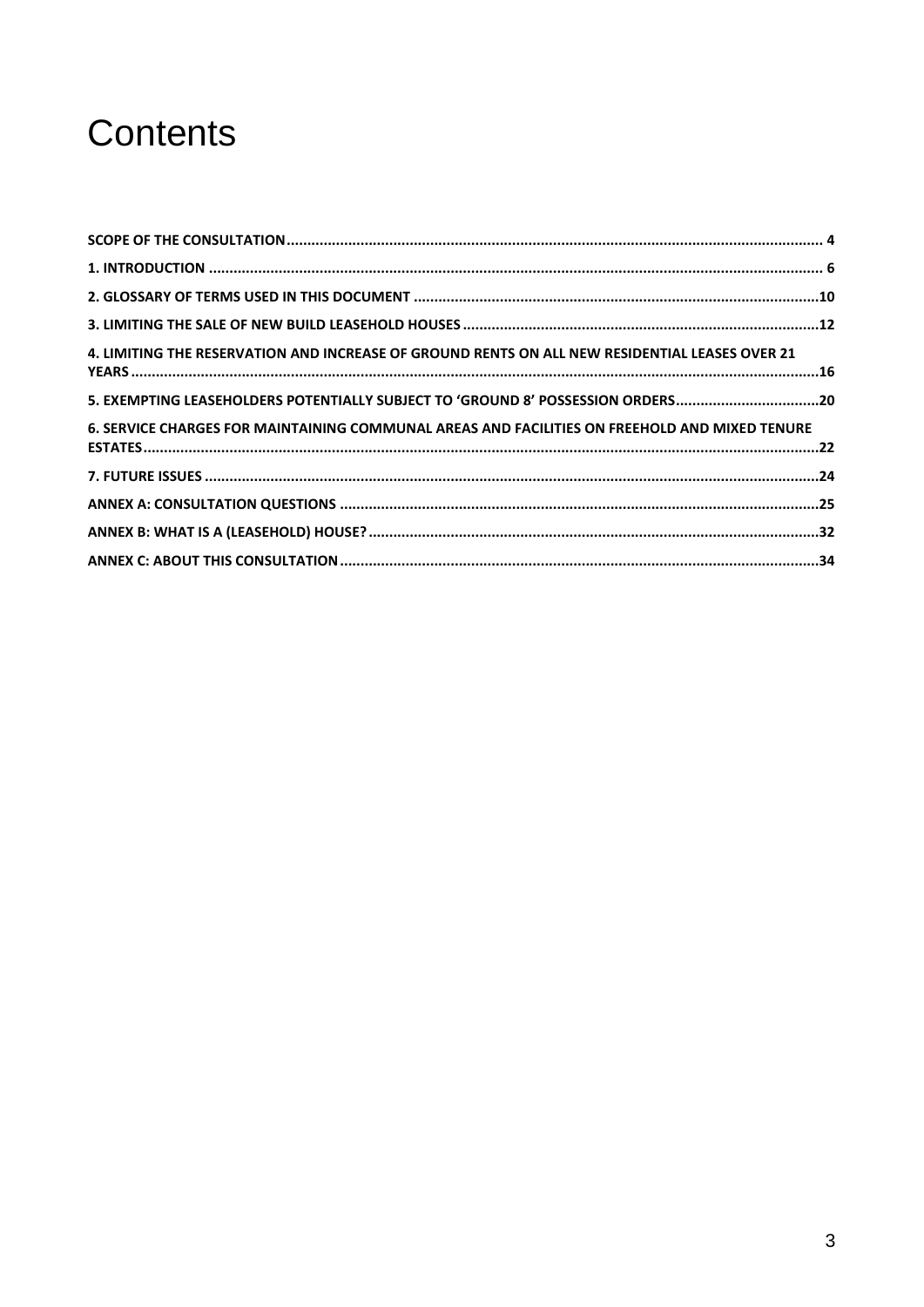# <span id="page-3-0"></span>Scope of the consultation

| Topic of this<br>consultation: | This consultation particularly seeks views on:<br>prohibiting the sale of new build leasehold houses<br>i)<br>where the developer is not obliged to sell a house on<br>a leasehold basis;<br>ii) restricting ground rents on new leases to a<br>'peppercorn';<br>iii) how to tackle existing onerous ground rents;<br>iv) possible changes to the Help to Buy scheme in<br>relation to leasehold houses;<br>v) providing freeholders on private estates with<br>equivalent rights to leaseholders to challenge<br>unreasonable service charges for the upkeep of<br>communal areas and facilities via the First-tier<br>Tribunal (Property Chamber). |
|--------------------------------|------------------------------------------------------------------------------------------------------------------------------------------------------------------------------------------------------------------------------------------------------------------------------------------------------------------------------------------------------------------------------------------------------------------------------------------------------------------------------------------------------------------------------------------------------------------------------------------------------------------------------------------------------|
| Geographical<br>scope:         | These proposals relate to England only.                                                                                                                                                                                                                                                                                                                                                                                                                                                                                                                                                                                                              |
| Impact<br>Assessment:          | DCLG estimates there were 4.0 million leasehold properties in<br>England in 2014-15 and of these 1.2 million were leasehold<br>houses.<br>In 2016 around 10,000 new build leasehold houses were sold,<br>out of around 57,000 sales of leasehold houses in England. We<br>do not know how many leaseholders are affected by onerous<br>ground rent terms and we are looking to industry and others to<br>provide more detail about the potential impact of different<br>proposals. The information provided will inform Government<br>policy and any assessments required under the Government's<br>Better Regulation Framework for this parliament. |

# Basic Information

| Duration: | This consultation will last for 8 weeks from 25 July 2017 until |
|-----------|-----------------------------------------------------------------|
|           | 19 September 2017.                                              |
|           | We encourage you to respond by completing an online survey      |
|           | at:                                                             |
|           | https://www.surveymonkey.co.uk/r/leaseholdhouse                 |
|           |                                                                 |
|           |                                                                 |
|           | Alternatively you can email your response to the questions in   |
|           | this consultation to:                                           |
|           | LeaseholdHousesConsultation@communities.gsi.gov.uk              |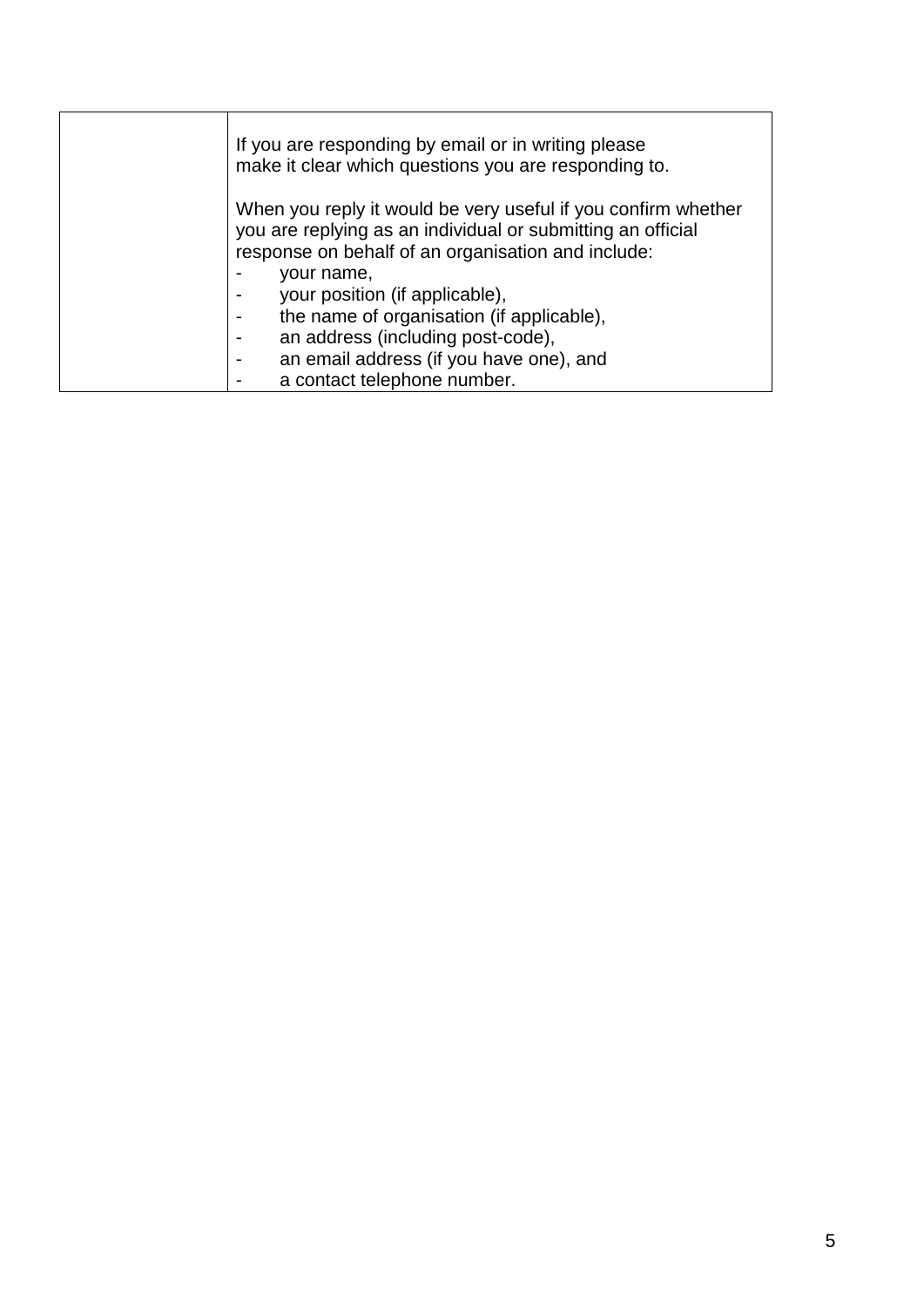# <span id="page-5-0"></span>1. Introduction

- 1.1 Leasehold is a significant and increasing tenure for new homeowners. On 6 April 2017 the Department for Communities and Local Government published statistics estimating there were 4.0 million residential leasehold dwellings in England in the private sector in 20[1](#page-5-1)4/15.<sup>1</sup>
- 1.2 The percentage of residential sales that were leasehold grew across England between [2](#page-5-2)011 and 2015<sup>2</sup>. Land Registry figures show that leasehold made up 43 per cent of all new-build registrations in England and Wales in 2015, compared to 22 per cent in 1996<sup>[3](#page-5-3)</sup>. Many parts of England have seen an increase in the development of flats which are sold on a leasehold basis.
- 1.3 The last major legislative reform to leasehold was the Commonhold and Leasehold Reform Act in 2002, although the Government took action in 2014 to cap repair charges imposed on leaseholders by government-funded public sector landlords $4$ . Leasehold legislation is complex and spread across several Acts of Parliament. Many prospective leaseholders are not fully aware that this form of tenure involves a landlord – tenant relationship, or of the significant financial and other interests they sign up to, or the range of rights and responsibilities for each party as set out in the formal contract between them: the 'lease'. Redress is mainly through courts and tribunals, which can be costly and prolong uncertainty.
- 1.4 Concerns regarding the transparency and fairness of selling new houses on a leasehold basis and about the level of ground rents were raised in a House of Commons debate in December 2016<sup>[5](#page-5-5)</sup>. The All Party Parliamentary Group on Leasehold and Commonhold is also advocating for reform in these areas.
- 1.5 Sajid Javid, the Secretary of State for Communities and Local Government, has stated *"as a government committed to building a fairer society, I don't see how we can look the other way while these practically feudal practices persist"*. In addition Forward Together, the Conservative and Unionist Party Manifesto 2017<sup>[6](#page-5-6)</sup> commits to *'crack down on unfair practices in leasehold*'.

-

<span id="page-5-1"></span><sup>&</sup>lt;sup>1</sup> [https://www.gov.uk/government/statistics/estimating-the-number-of-leasehold-dwellings-in-england-2014](https://www.gov.uk/government/statistics/estimating-the-number-of-leasehold-dwellings-in-england-2014-to-2015) [to-2015](https://www.gov.uk/government/statistics/estimating-the-number-of-leasehold-dwellings-in-england-2014-to-2015)

<span id="page-5-2"></span> $\frac{2 \text{ http://www.comveyancing association.org.uk/wp-content/uploads/2016/11/Modernising-the-Home-Moving-  
Process-White-Paper1.pdf}{\text{Process-White-Paper1.pdf}}$ 

<span id="page-5-3"></span> $\frac{3}{3}$  <https://www.ft.com/content/8148fc96-501f-11e6-8172-e39ecd3b86fc> Financial Times, 'Leasehold flats:<br>what estate agents don't tell you' (July 29 2016)

<span id="page-5-4"></span><https://www.gov.uk/government/news/flos-law-new-cap-for-council-house-repairs-comes-into-force>

<span id="page-5-5"></span><sup>5</sup> [https://hansard.parliament.uk/commons/2016-12-20/debates/4F15110B-F6D5-4FA1-9154-](https://hansard.parliament.uk/commons/2016-12-20/debates/4F15110B-F6D5-4FA1-9154-536BD848130E/LeaseholdAndCommonholdReform)

[<sup>536</sup>BD848130E/LeaseholdAndCommonholdReform](https://hansard.parliament.uk/commons/2016-12-20/debates/4F15110B-F6D5-4FA1-9154-536BD848130E/LeaseholdAndCommonholdReform)

<span id="page-5-6"></span><sup>6</sup> https://www.conservatives.com/manifesto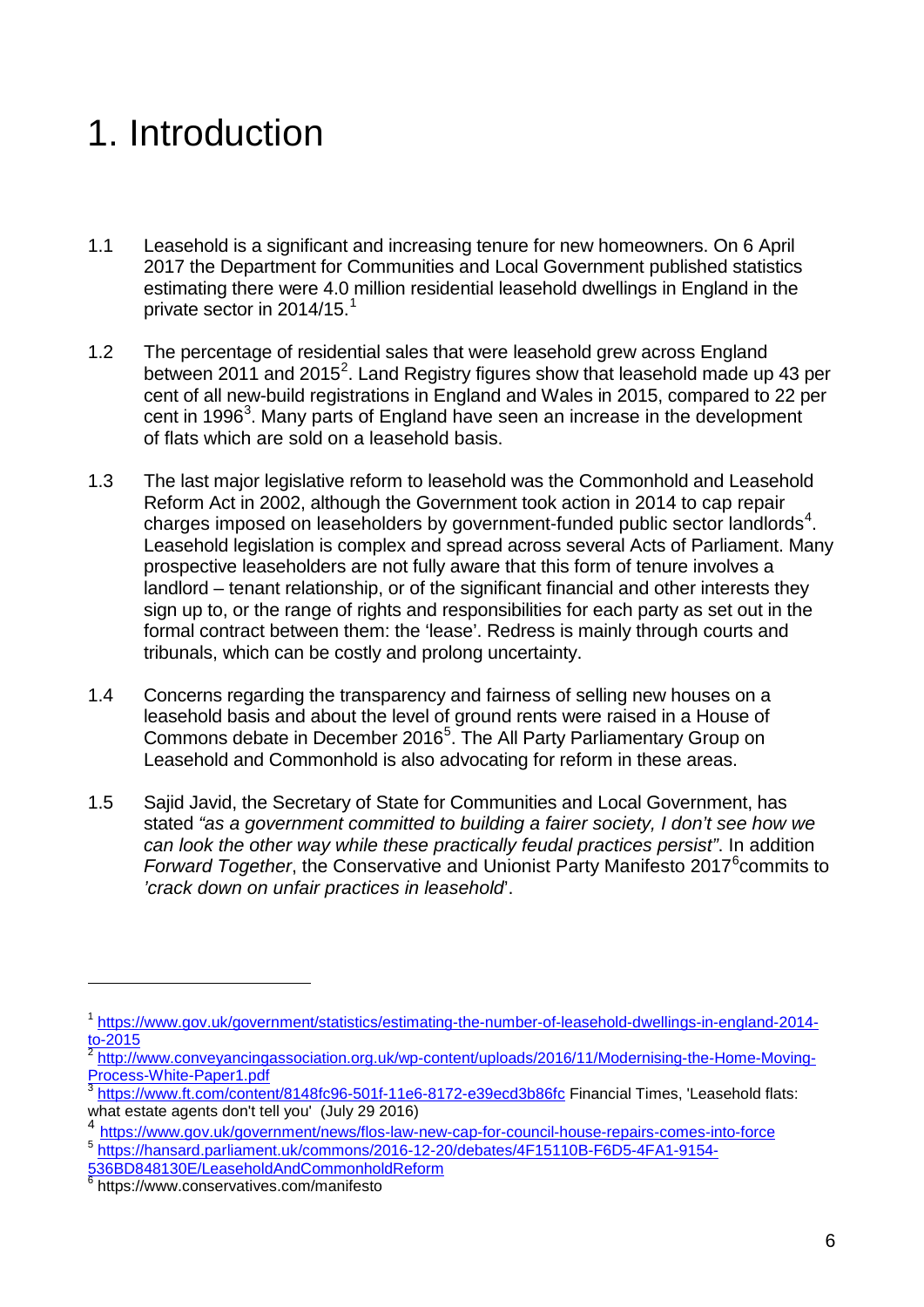- 1.6 The Government's Housing White Paper '*Fixing our broken housing market*' [7](#page-6-0) published in February 2017 highlighted the Government's aim to improve consumer choice and fairness in the leasehold sector and committed to consult on a range of measures to tackle unfair and unreasonable abuses of leasehold. It cited new leasehold houses and onerous ground rents as areas where the most urgent reform may be needed, and signalled our intention to look at wider reforms in the mediumterm. This consultation seeks views on such reform. It also explores measures to exclude leaseholders from possession orders due to ground rent arrears, as allowed by the Housing Act 1988, and measures to provide freeholders with the right to challenge the reasonableness of service charges on private estates via the First-tier Tribunal (Property Chamber).
- 1.7 This consultation applies to England only and asks specific questions on:
	- i) Prohibiting the sale of new leasehold houses (with possible exceptions where developers are *obliged* to sell a house on a leasehold basis.)
	- ii) Possible changes to the Help to Buy scheme in relation to leasehold houses.
	- iii) Limiting the starting value and increase of ground rents on all new residential leases over 21 years.
	- iv) Updating Ground 8 of the Housing Act 1988 so long leases over 21 years with an annual ground rent over £1,000 in London and £250 outside of London cannot be an Assured Tenancy.
	- v) Providing freeholders on private estates with equivalent rights to leaseholders to challenge the reasonableness of service charges via the First-tier Tribunal (Property Chamber).
	- vi) Areas for future leasehold reform.
- 1.8 All responses to the paper should be submitted no later than midnight on 19 September 2017 2017. We encourage respondents to use the online survey available at:

<https://www.surveymonkey.co.uk/r/leaseholdhouses>

although written responses can also be emailed to:

[LeaseholdHousesConsultation@communities.gsi.gov.uk](mailto:LeaseholdHousesConsultation@communities.gsi.gov.uk)

or sent to;

-

Leasehold and Rentcharges Team Department for Communities and Local Government Third Floor – Fry Building

<span id="page-6-0"></span><sup>7</sup> <https://www.gov.uk/government/publications/fixing-our-broken-housing-market>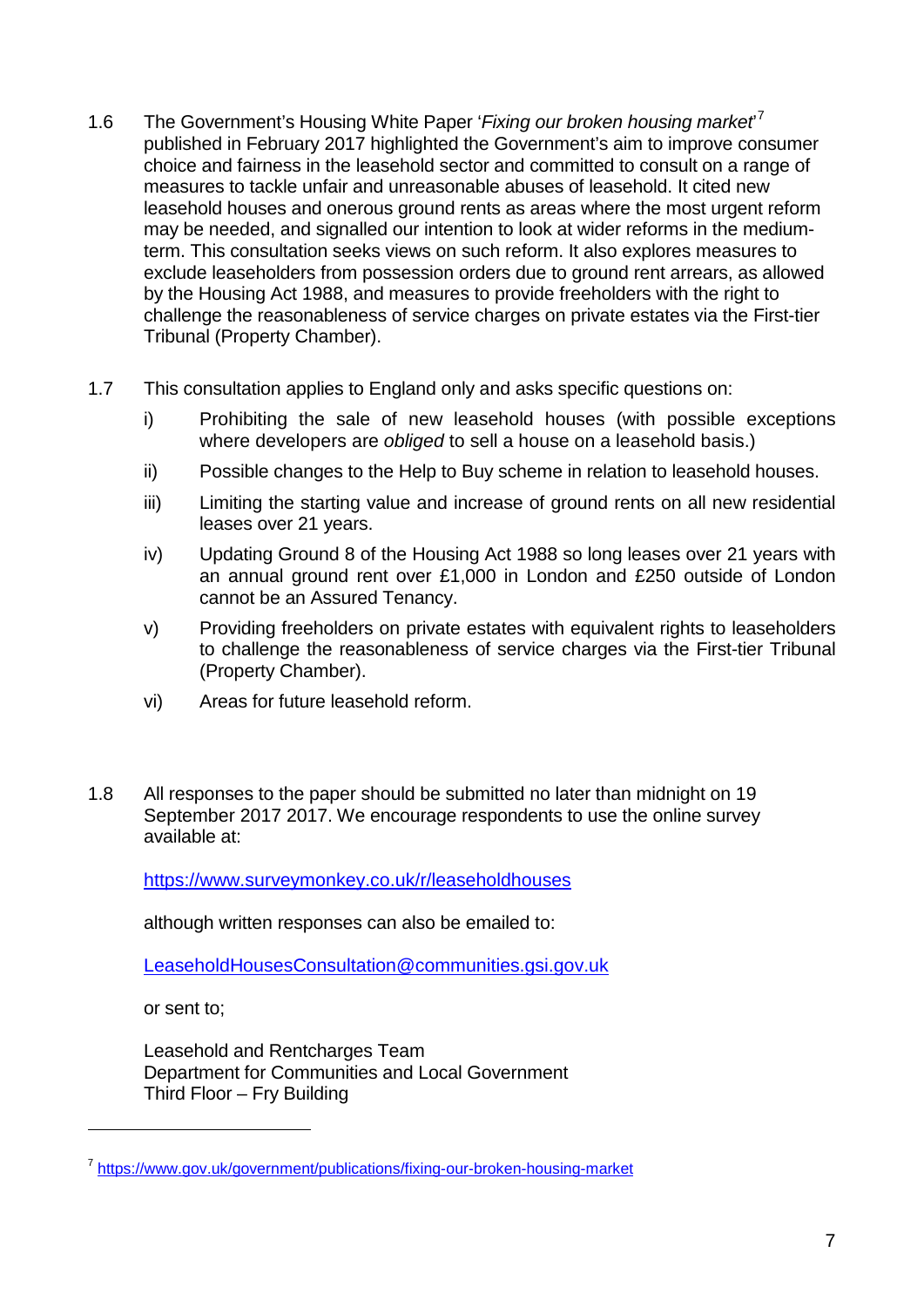2, Marsham Street London SW1P 4DF

1.9 A full list of questions asked in this consultation can be found at Annex A.

To help us analyse the consultation responses, we would ask you to answer the following questions:

#### *Questions:*

#### *Q1: Are you responding as (please tick one):*

- ☐ *A private individual?*
- ☐ *On behalf of an organisation?*

#### *Q2: If you are responding as a private individual, is your main interest as:*

- ☐ *An owner or tenant of a leasehold flat?*
- ☐ *An owner or tenant of a leasehold house?*
- ☐ *An owner of a freehold house?*
- ☐ *A private landlord?*
- ☐ *An individual with a portfolio of ground rents?*
- ☐ *Other? (Please specify)*

#### *Q3: If you are responding on behalf of an organisation, is the interest of your organisation as (tick all that apply):*

- ☐A residents' management company or right to manage company?
- ☐ A developer?
- ☐ An organisation representing leaseholders?
- ☐ An organisation representing freeholders?
- ☐ A lender?
- □ A solicitor / convevancer?
- □ An estate agent?
- ☐ An organisation representing lenders?
- ☐ A supplier of management and/or other services to leaseholders?
- ☐ Other private landlord?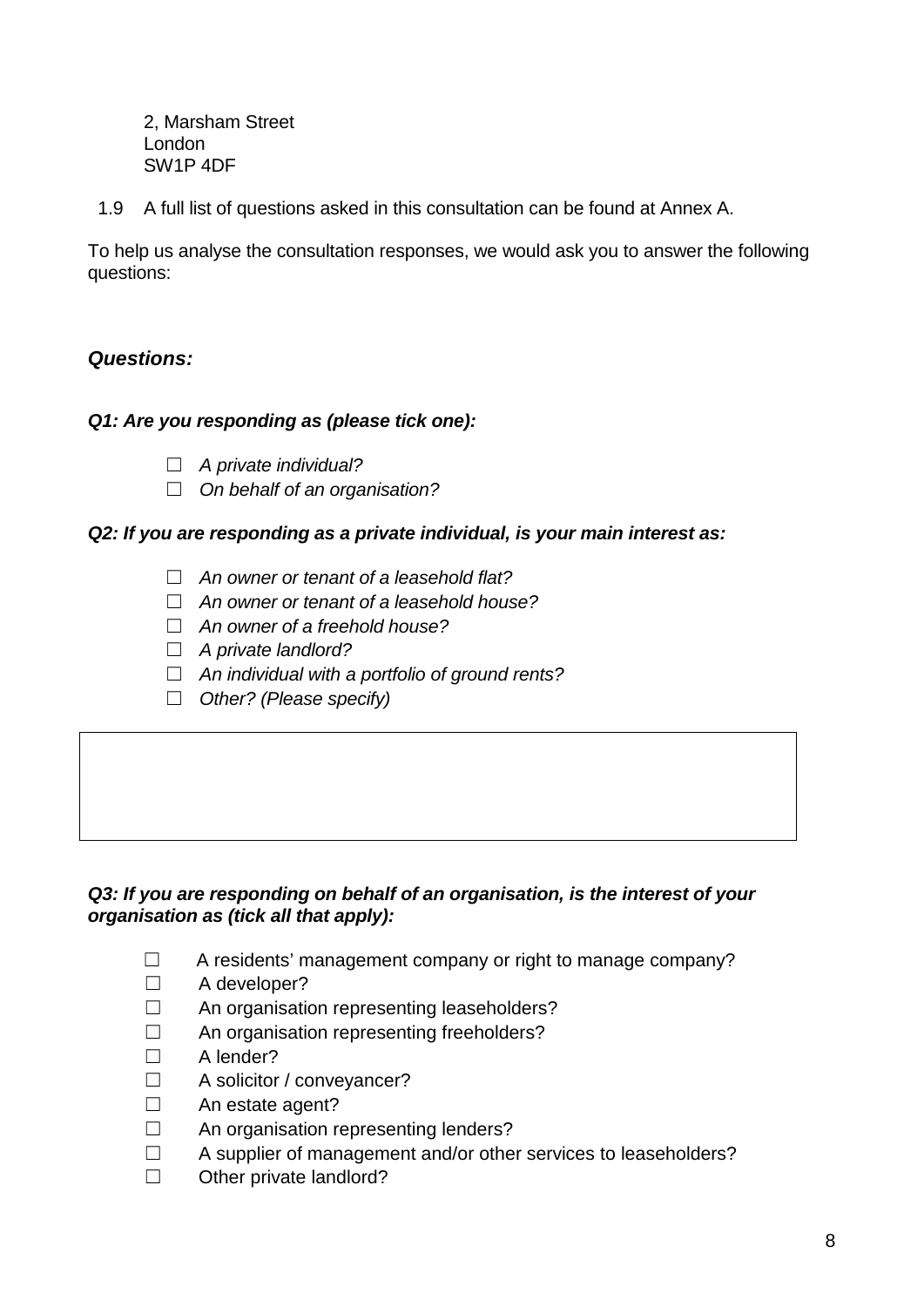- ☐ A social landlord (either Registered Provider or local authority)?
- ☐ A developer of other housing tenures besides leasehold houses?
- ☐ A company that buys and sells ground rents?

☐ An investment company or pension fund that has a portfolio of ground

rents?

- □ A local authority?
- ☐ Other (please specify)?

#### *Q4: Please enter the first part of the postcode in England in which your activities (or your members' activities) are principally located (or specify areas in the box provided):*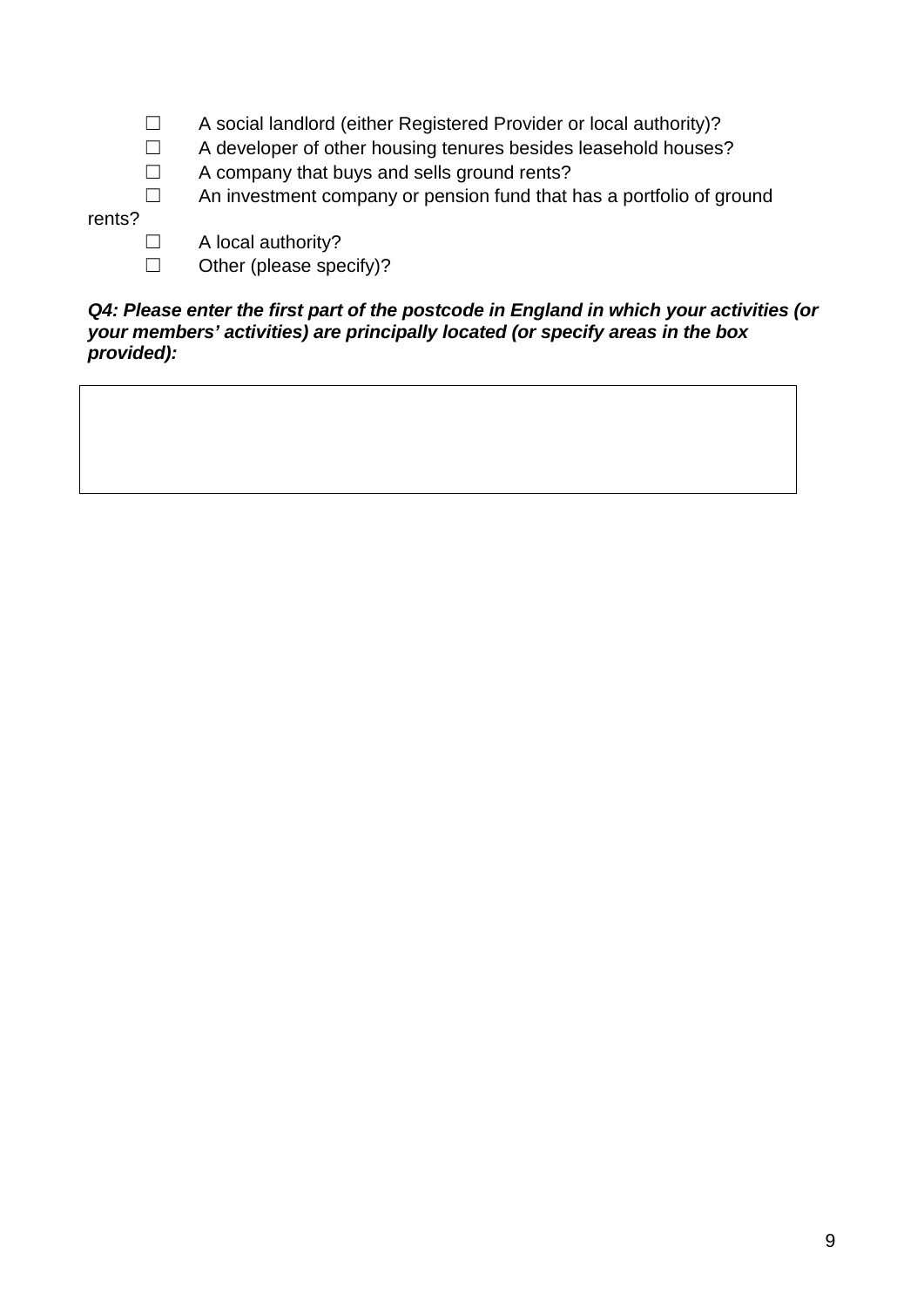# <span id="page-9-0"></span>2. Glossary of terms used in this document

### Landlord

2.1 The landlord is the person or organisation who owns the freehold (or superior leasehold interest) and may also be called the lessor or freeholder. This means that they retain ownership of the land on which the property is built. The landlord has a defined legal relationship with the leaseholder governed by the lease and relevant legislation. The landlord can be an individual person or a company, including a local authority or a housing association and can also be a Residents' Management Company named in a lease or a Right to Manage Company that has acquired the statutory right to take over the landlord's management functions.

### Lease

2.2 A lease is a legally binding document, or contract, giving the leaseholder the exclusive possession of a property for a fixed period of time. The terms of the lease determine the rights and responsibilities of the landlord and leaseholder in respect of the property and cannot usually be changed without the agreement of all parties or an application to a tribunal or court for a variation.

### Leasehold

2.3 A long leasehold is a form of property ownership normally used for flats that is simply a long tenancy, providing the right to occupation and use for a long period – the 'term' of the lease. This can be a period of over 21 years and the lease can be bought and sold during this term. The term is fixed at the beginning and decreases year by year, until the property returns to the landlord (although an assured tenancy would then become a possibility). Houses can also be leasehold. A person who buys a leasehold property on a lease is called a leaseholder.

### Freehold

2.4 The freehold interest in land (sometimes referred to in legal terms as fee simple absolute in possession) is a title in property that can be held in England and Wales. In practice a residential freehold interest applies to the outright ownership of land or property for an unlimited period and applies to the majority of houses. However, there may be legal and planning related restrictions on what a freeholder can do to modify their property and land. There is a distinction between a freehold interest in a real estate asset and freehold ownership of an asset. The former implies that there is a lease over the property and there being two interests in that land. The latter implies a single interest.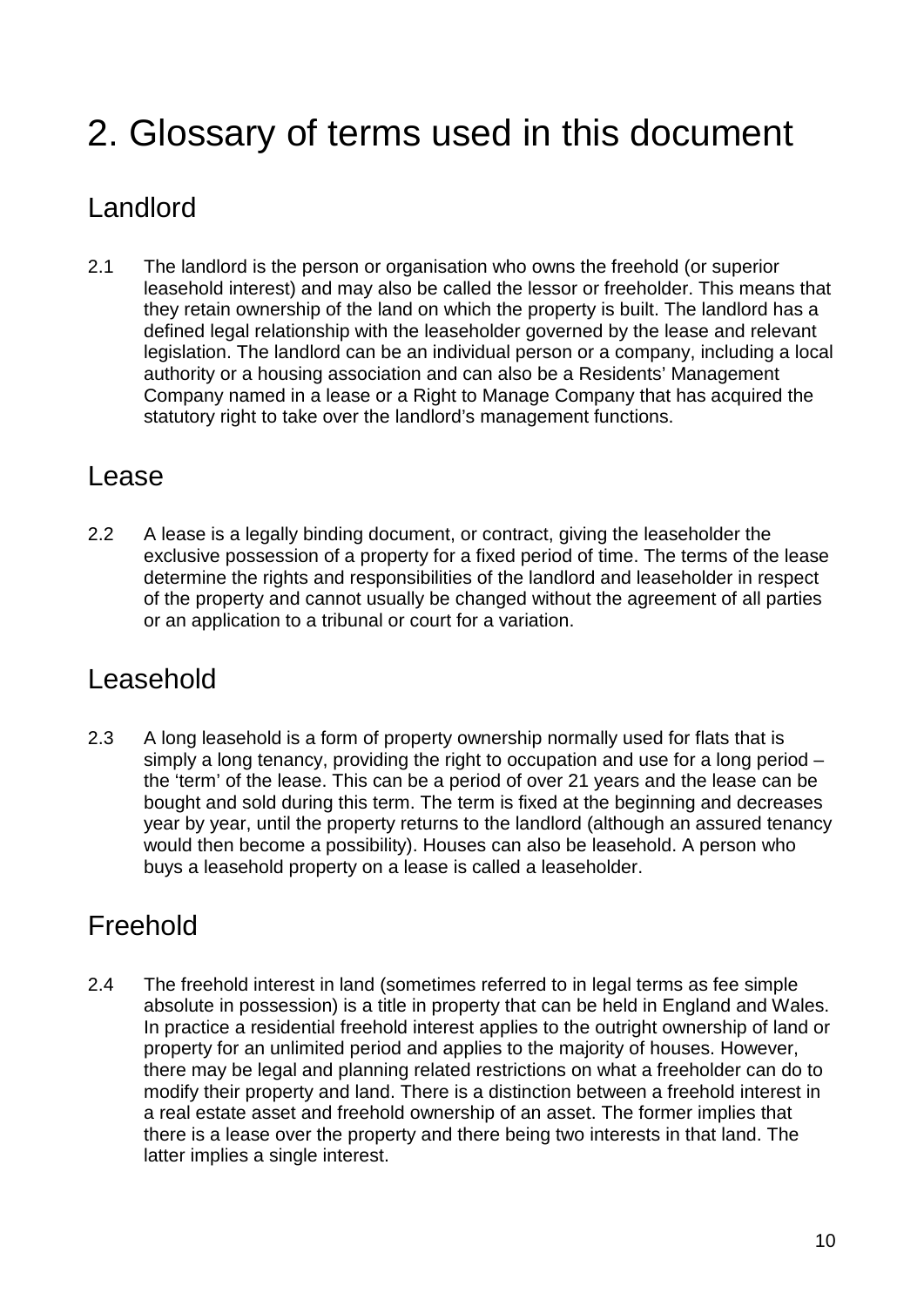### Enfranchisement

2.5 The purchase of a freehold interest in a house, where the leaseholder of the house may buy the freehold. Enfranchisement can also take place in a building containing flats, where leaseholders act together to exercise a right to collectively buy the freehold.

### Ground rent

2.6 Because a leasehold is a tenancy, it is subject to the payment of a rent to the landlord. Ground rent can vary from a nominal value to a significant amount that increases over the term of the lease. Ground rent is a specific requirement of the lease and must be paid on the due date. The term "peppercorn rent", is an historic term which means a ground rent has no financial value.

### Right to Manage

-

2.7 The Right to Manage is a statutory power<sup>[8](#page-10-0)</sup> which enables qualifying leaseholders of a building to take on its management without having to prove their existing manager is at fault. Right to Manage is only available to leasehold flats and maisonettes; it is not available to individual leasehold houses or estates.

<span id="page-10-0"></span><sup>8</sup> Commonhold and Leasehold Reform Act 2002, Part 2 Leasehold Reform <http://www.legislation.gov.uk/ukpga/2002/15/part/2>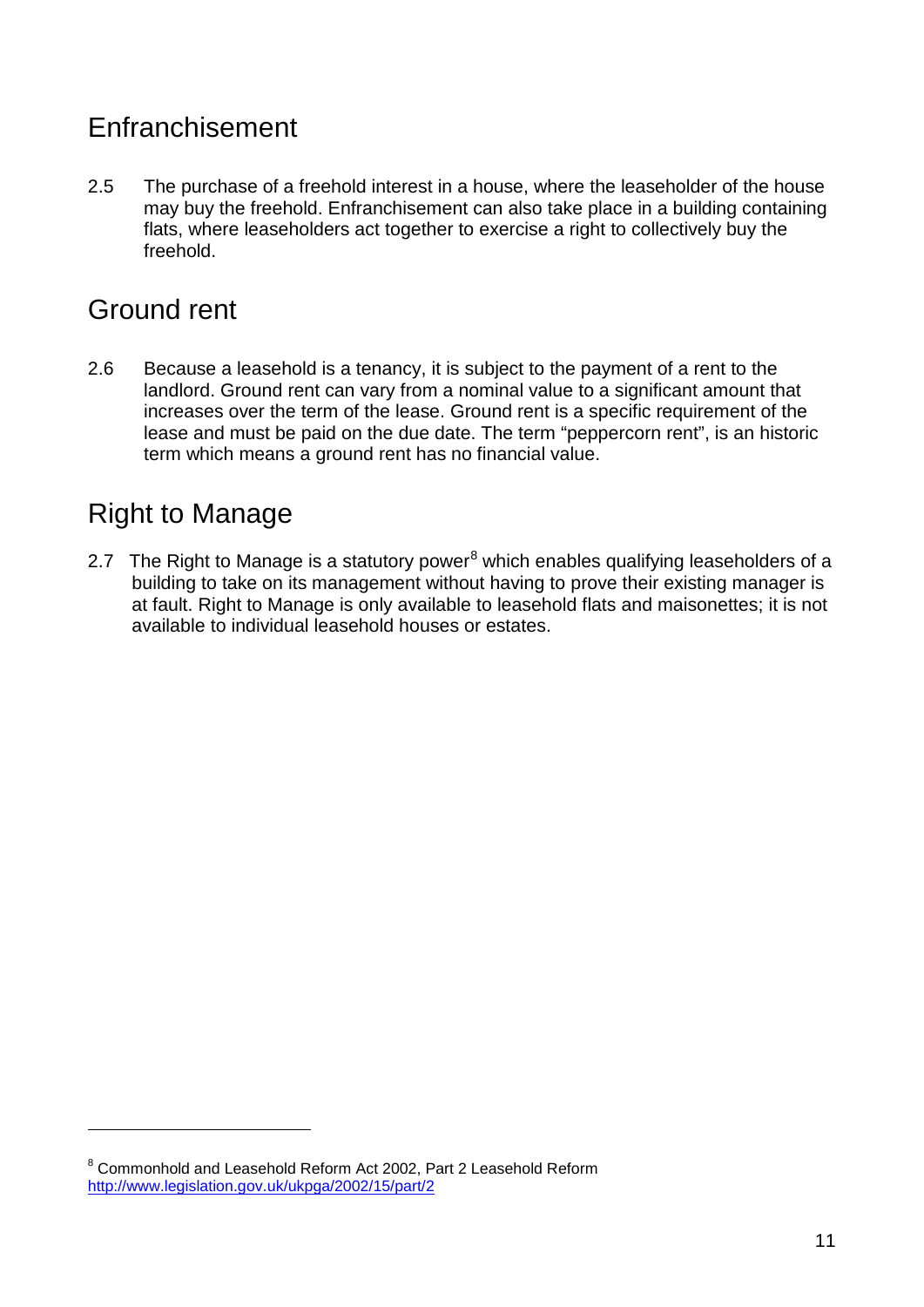## <span id="page-11-0"></span>3. Limiting the sale of new build leasehold houses

#### **Leasehold houses**

-

- 3.1 Leasehold is primarily used to manage properties that share a single space and have shared facilities – like collective responsibility for the upkeep of roofs, lifts and entrance halls in blocks of flats and where houses have been converted into flats. Leasehold is the way most flats are owned, although some houses are sold on a leasehold basis too, including those in a [shared ownership scheme.](http://england.shelter.org.uk/get_advice/Buying_and_selling/home_ownership_schemes/shared_ownership_schemes) It is not the only way that houses with communal space can be owned though, with some freeholders also having responsibility for shared grounds, for example car parks, through restrictive covenants.
- 3.2 Some houses have been sold as leasehold due to unusual circumstances for example because they are on National Trust land or in a cathedral precinct. The Leasehold Reform Act 1967 highlights a number of specific circumstances where a leaseholder of a house is prohibited from extending their lease or enfranchising (purchasing the freehold), including where a leasehold house is:
	- within a cathedral precinct:
	- on National Trust or Crown land;
	- on land owned by local authorities and university bodies with the right for future development;
	- in shared ownership with a 'restricted staircasing' lease;
	- of special architectural or historic interest or adjoining properties where it is important in safeguarding them and their surroundings.
- 3.3 New build leasehold houses may be sold in Garden Villages<sup>[9](#page-11-1)</sup>. Once the development of the Garden Village is complete, a development company might then transfer its assets. This could be by way of an endowment to a community land trust. This trust would then be responsible for long term stewardship, through the formation of a Board of Management and governed by local people, who would make decisions on behalf of the community.
- 3.4 Leasehold houses may also be sold in retirement villages, where a developer and provider of extra care and support services include 'event fee' provisions in a lease to allow residents to defer service charges or other costs to be recouped upon resale. These leasehold houses may be more expensive to build due to adaptions, and event fees can help to cover the cost of the more inefficient use of space which adaptions may require.

<span id="page-11-1"></span><sup>9</sup> <https://www.gov.uk/government/news/first-ever-garden-villages-named-with-government-support>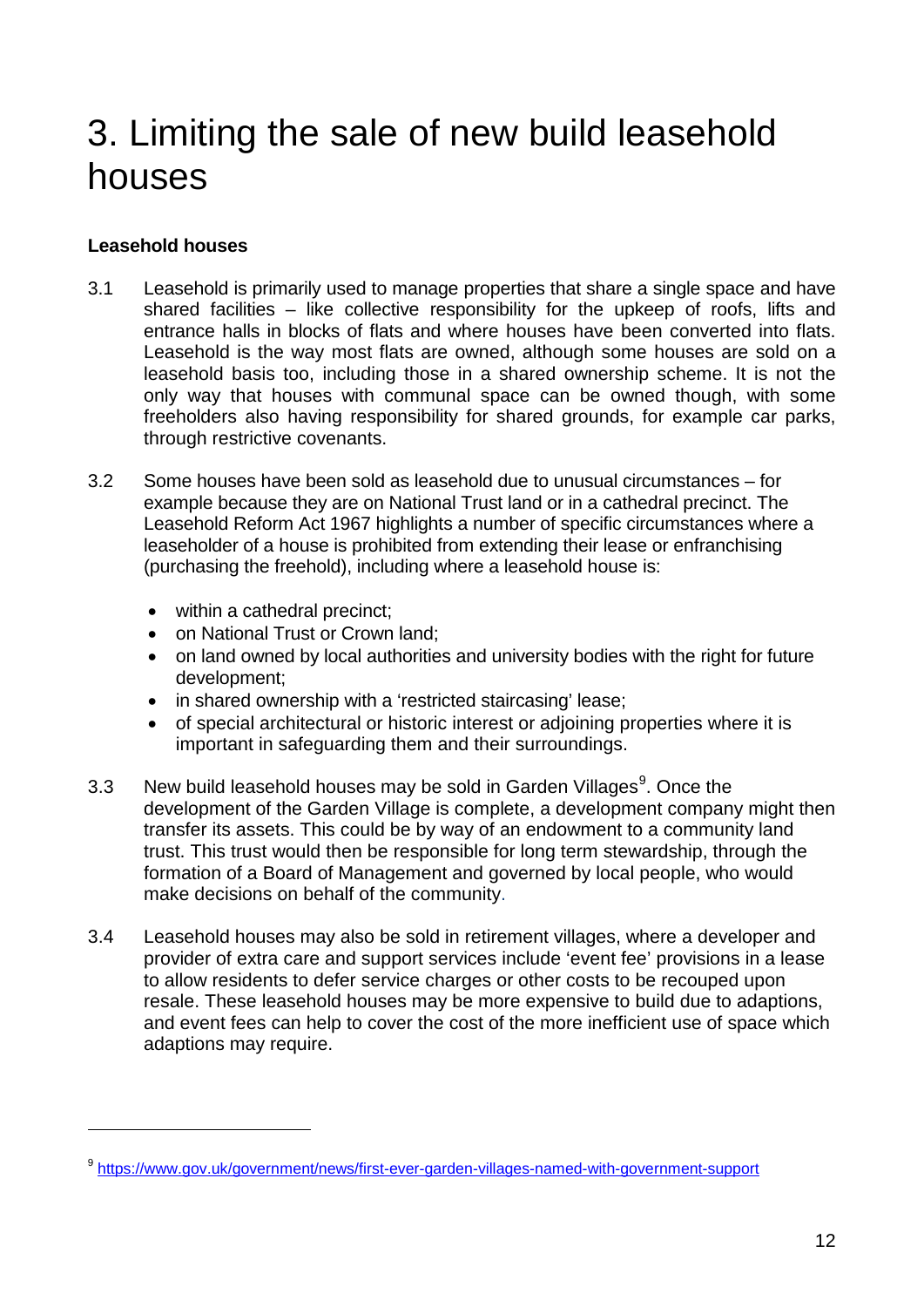- 3.5 Where a developer owns the freehold they can currently choose to market and sell a new house either on a leasehold or freehold basis, or both. One would expect the sale price of the house to be higher if sold freehold, reflecting the greater monetary value of the freehold interest, but it is not clear the 'leasehold discount' is always passed on to the consumer.
- 3.6 Leasehold houses are more prevalent in the North of England. Developers argue that the sale of new build leasehold houses in some areas of England is an accepted custom and practice, and that selling a freehold house could create a potential competitive disadvantage. In some parts of northern England this has resulted in leasehold becoming the default tenure for consumers wanting to buy a new build house. It is particularly common practice in parts of Cheshire, Greater Manchester, Lancashire and Merseyside, but is not limited to these parts of the country.
- 3.7 The Department for Communities and Local Government estimate that there were 1.2 million leasehold houses in the owner occupied and private rented sectors in  $2014/15^{10}$  $2014/15^{10}$  $2014/15^{10}$ . Increasingly, new build houses are being sold as leasehold in parts of the country where they had not been before. Some of these have no shared services or facilities, and there appears to be no obvious reason why the freehold is not sold at the point of sale.
- 3.8 The Government is concerned that new build houses are being sold on a leasehold basis to create an income stream from the ground rent, or to generate additional income from the sale of the freehold interest after contracts have been exchanged. The Government thinks that this represents poor value for consumers.
- 3.9 On the 1 March 2017 the Prime Minister speaking in the House of Commons highlighted, "*…….we will act to promote fairness for the growing number of leaseholders…we will consult on a range of measures to tackle unfair and unreasonable abuses of leasehold, as the Housing Minister has said. Other than in certain exceptional circumstances, I do not see why new homes should not be built and sold with the freehold interest at the point of sale*". *[11](#page-12-1)*
- 3.10 Annex B provides more detail on how a house is defined.

#### **What is the impact on consumers?**

-

3.11 Where leasehold and freehold purchase options are both available for a new build house, the comparative costs and benefits of each may not be explained to consumers and there is a risk that consumers may lose out financially.

<span id="page-12-0"></span><sup>&</sup>lt;sup>10</sup> https://www<u>.gov.uk/government/statistics/estimating-the-number-of-leasehold-dwellings-in-england-2014-</u>  $\frac{10-2015}{11}$ 

<span id="page-12-1"></span><sup>11</sup> [https://hansard.parliament.uk/commons/2017-03-01/debates/62A8D14B-06F5-461B-B9F9-](https://hansard.parliament.uk/commons/2017-03-01/debates/62A8D14B-06F5-461B-B9F9-D20941A86413/Engagements) [D20941A86413/Engagements](https://hansard.parliament.uk/commons/2017-03-01/debates/62A8D14B-06F5-461B-B9F9-D20941A86413/Engagements) (column 295)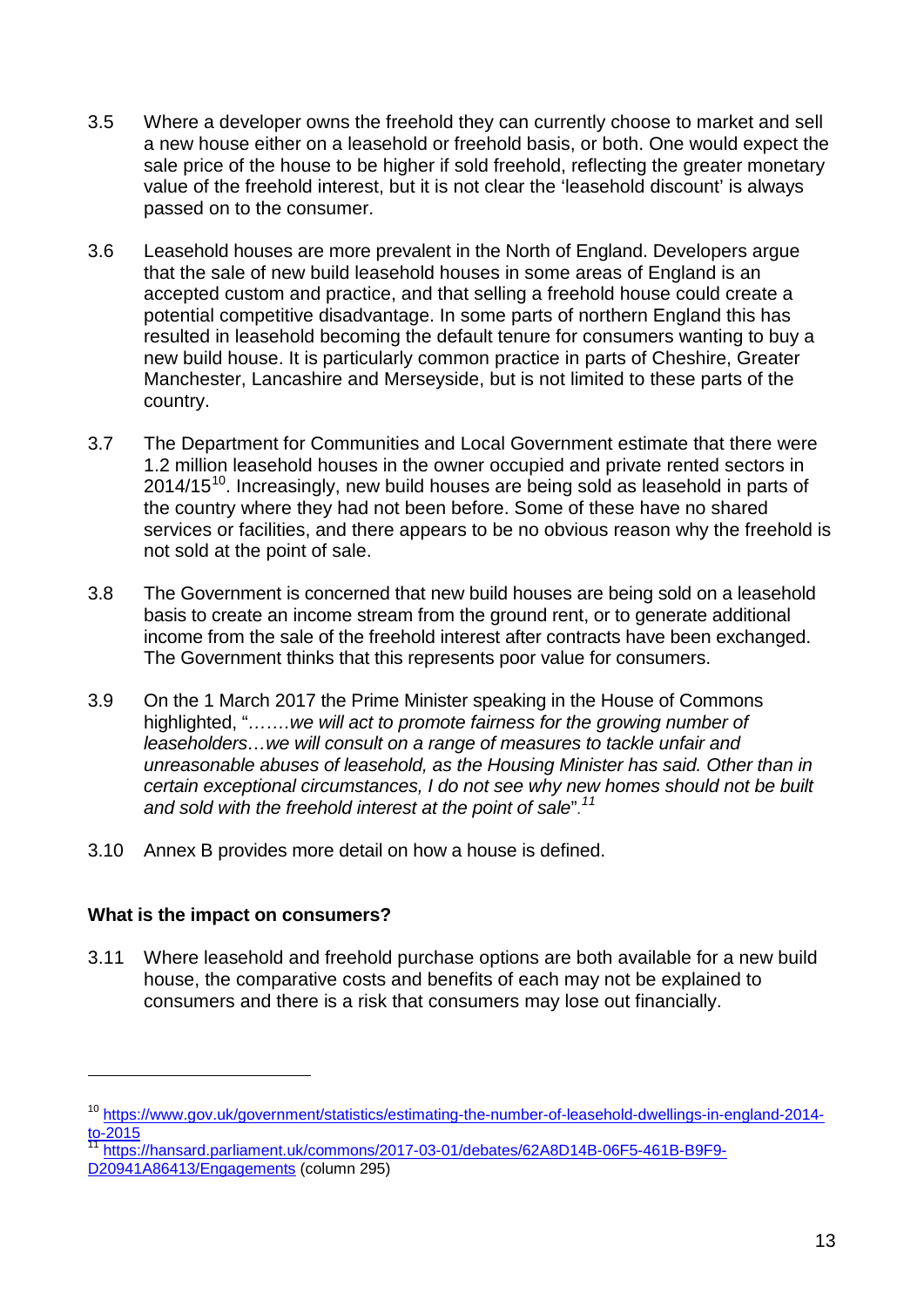- 3.12 A leasehold house may be presented as a cheaper option than buying the freehold but it is not always clear that the initial 'discount' on the sale price of a leasehold house reflects the additional medium to long term costs leaseholders may face. These include: paying an increasing and continuing ground rent; paying potential fees for permissions to make alterations to a property or covenants in a lease; and the financial impact of extending the lease or buying the freehold from the developer after moving in. These costs can total thousands of pounds more than envisaged at the point of sale.
- 3.13 In addition, where developers sell on the freehold interest to a third party after a leaseholder has moved into a new build house, consumers can find that they are faced with significant legal and surveyor costs where they want to purchase the freehold. Such transfers can take place without the leaseholder being informed. The Government does not think this is in consumers' best interests.
- 3.14 Developers and landowners argue that restricting their ability to sell on freehold interests to third party investors will result in increased house prices, in order to compensate developers for selling the freehold interest to the purchaser, and will reduce choice. The Government is not convinced of these arguments.

#### *Questions:*

-

*Q5: What steps should the Government take to limit the sale of new build leasehold houses?*

*Q6: What reasons are there that houses should be sold as leasehold other than under the exceptions set out in paragraph 3.2?*

*Q7: Are any of the exceptions listed in 3.2 not justified? Please explain.*

*Q8: Would limiting the sale of new build leasehold houses affect the supply of new build homes? Please explain.*

#### **Reducing Help to Buy Equity Loan support for leasehold houses**

- 3.15 In a speech on 28 March 2017, Sajid Javid, the Secretary of State for Communities and Local Government, confirmed that he will look to ensure that Help to Buy Equity Loans are only used to support new build houses on acceptable terms.<sup>[12](#page-13-0)</sup>
- 3.16 We propose to remove as far as possible Help to Buy Equity Loan support on new build houses where these are sold as leasehold. Only where there are specific circumstances to justify the use of leasehold will Help to Buy Equity Loan support the sale.

<span id="page-13-0"></span><sup>12</sup> <https://www.gov.uk/government/speeches/helping-builders-to-get-building>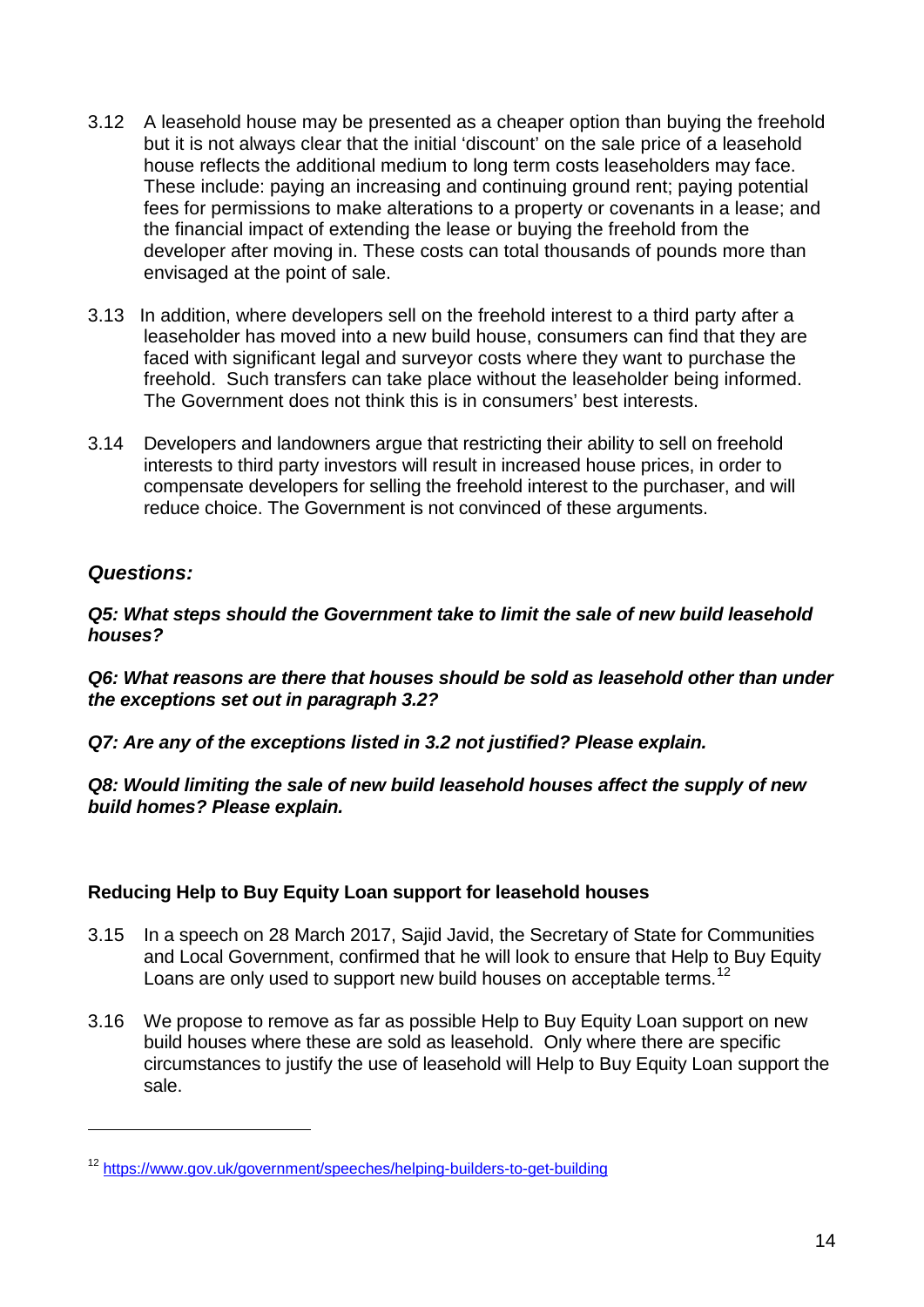3.17 In the cases where leasehold houses can be justified, Help to Buy Equity Loan support would only be available if the ground rent terms are reasonable. We would aim to introduce this non–legislative policy change as soon as practicable.

#### *Questions:*

*Q9: Should the Government move towards removing support for the sale of new build leasehold houses through Help to Buy Equity Loan, unless leasehold can be justified and where ground rents are reasonable (which could be a nominal or peppercorn ground rent), and if not, why not?*

*Q10: In what circumstances do you consider that leasehold houses supported by Help to Buy Equity Loan could be justified?* 

*Q11: Is there anything further the Government could do through Help to Buy Equity Loan to discourage the sale of leasehold houses?*

*Q12: What measures, if any, should be considered to minimise the impact on the pipeline of existing developments?*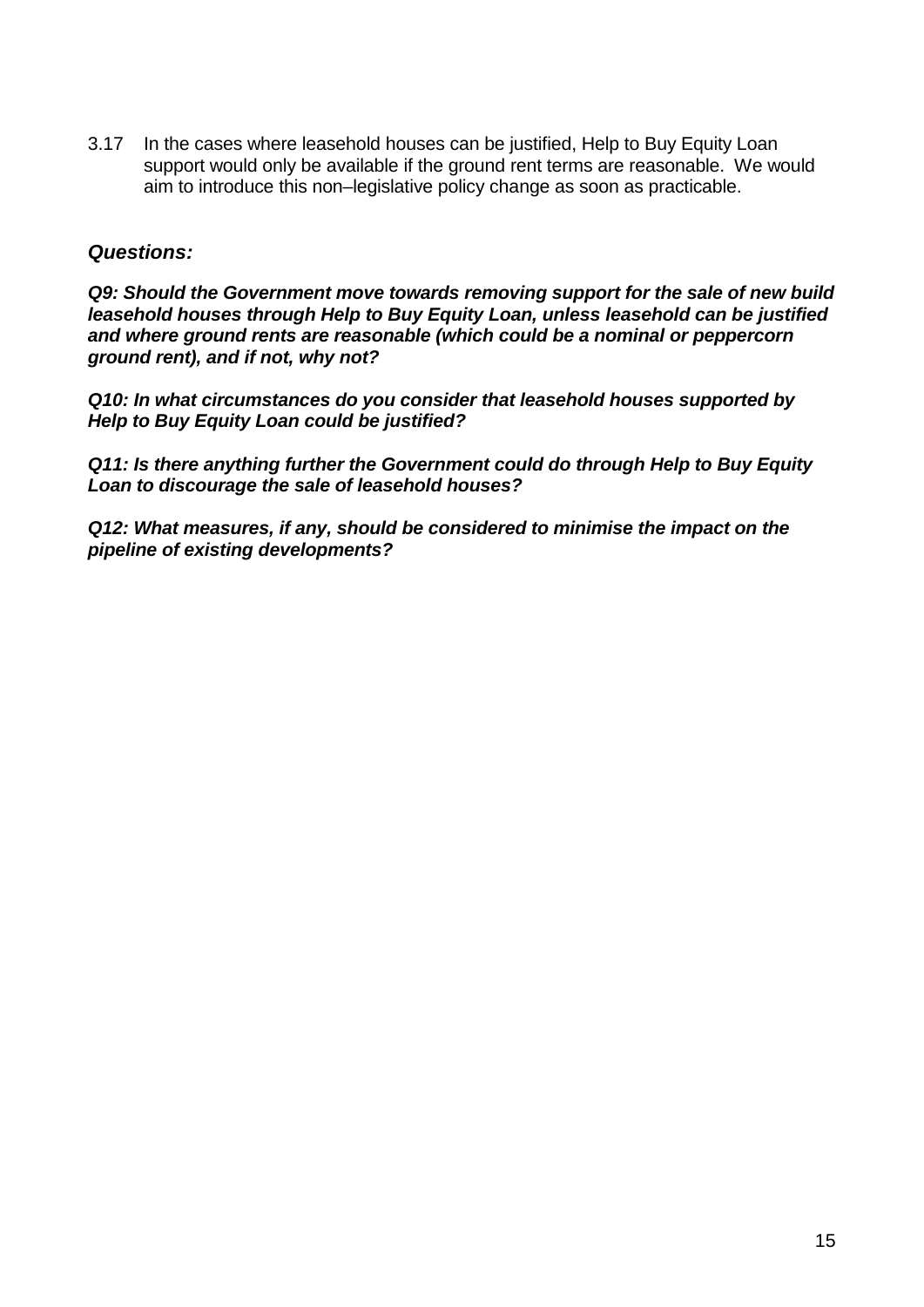## <span id="page-15-0"></span>4. Limiting the reservation and increase of ground rents on all new residential leases over 21 years

#### **What is ground rent?**

<u>.</u>

- 4.1 When purchasing a leasehold property with a long lease, (originally for a period over 21 years), a leaseholder enters into a long term tenancy and ground rent is the consideration underpinning the establishment of a contract between a leaseholder and their landlord. Leaseholders with a long lease in England will normally pay ground rent to their freeholder or landlord for renting the land that the leasehold property is on. The amount of ground rent payable is set out in the lease and is normally paid annually. A lease will also include ground rent review clauses setting out how often and the rate or amount by which ground rent can increase.
- 4.2 Leaseholders receive no return or value for the ground rent, in contrast to payment of service charges or managing agent fees for looking after a building.

#### **How are ground rents priced and why are they increasingly being traded?**

- 4.3 Historically many ground rents were set at a 'peppercorn' instead of a financial value to save the landlord having to collect the rent. In theory the landlord could still demand the 'peppercorn', but in effect it meant there was no ground rent to pay. Where ground rents had a financial value these were normally at a nominal level reflecting a very small proportion of the initial sale price of the new lease, such as a thousandth of the initial sale price of the property.
- 4.4 A range of ground rent review clauses existed for leases sold on by developers and housebuilders in the 20<sup>th</sup> century. Even where these doubled every rent review period, the low nominal amounts and fairly long review periods meant that they were normally only held and sold on by a small number of investors. In some cases ground rents continued not to be collected by landlords.
- 4.5 In recent years the cost of ground rents has risen significantly, with some ground rents initially priced at 0.5 per cent or more of the property price. Direct Line for Business research in 2016 suggested that the average ground rent was £371 for new builds and £327 for older properties $^{13}$  $^{13}$  $^{13}$ .

<span id="page-15-1"></span><sup>13</sup> [https://www.directlineforbusiness.co.uk/landlord-insurance/knowledge-centre/news/property-pain-service](https://www.directlineforbusiness.co.uk/landlord-insurance/knowledge-centre/news/property-pain-service-charges-increasing-rapidly)[charges-increasing-rapidly](https://www.directlineforbusiness.co.uk/landlord-insurance/knowledge-centre/news/property-pain-service-charges-increasing-rapidly)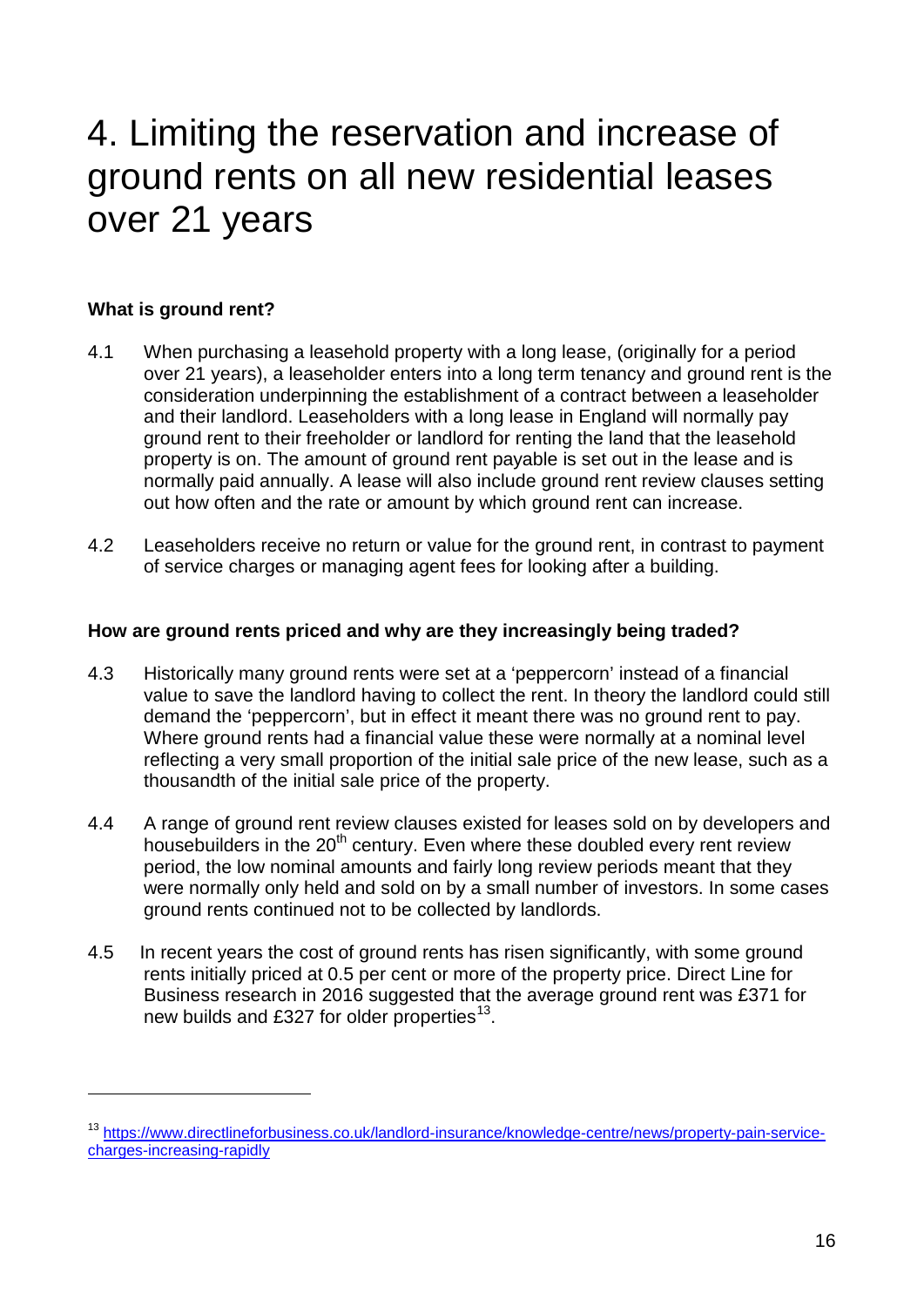- 4.6 Developers are increasingly selling leasehold properties with shorter ground rent review periods, often every ten years. While many developers now increase ground rents at the end of each review period in line with the retail price index (RPI), there have been reports in the media of leaseholders facing onerous and unsustainable ground rents due to clauses in leases that permit ground rents to double every decade.
- 4.7 This has included cases of freeholders charging initial ground rents of £295 per year on properties purchased for just under £200,000, which increase to £9,440 per year after 50 years. In these cases the estimated cost of purchasing the freehold using a statutory valuation method would be over £35,000. In such cases leaseholders can also face difficulties selling or remortgaging.
- 4.8 Leaseholders with 'doubling' ground rent terms often report that they were not aware of the terms or the impact on the costs of enfranchisement. Where the time remaining on the lease falls below 80 years, these costs can be even more prohibitive.
- 4.9 Parts of the industry are taking action to support leaseholders with onerous extant ground rents. In April 2017 Taylor Wimpey announced it would set aside £130 million for a Ground Rent Review Assistance Scheme<sup>[14](#page-16-0)</sup> for its customers facing doubling ground rent terms. We welcome this, and are keen for others to follow suit.
- 4.10 Together with the other costs that leaseholders can be charged, including administration fees and costs of lease extensions and enfranchisement, the revenue stream that can be generated from leasehold properties is significant. The relatively low risk profile of ground rents and low interest rates has meant they have become more attractive to major investment funds. Developers have highlighted that the returns from selling on ground rents can be up to 35 times the annual ground rent value. In the current market this can be considerably more than the amount normally charged to the purchaser of a new build house for the freehold interest at the point of sale.
- 4.11 A CBRE Quarter 4 2015 Market View Long Income Valuation Report states that *'The market for Ground Rent investments continues to move at a rapid pace. In spite of the recent resurgence in housebuilding there remains a fundamental demand and supply imbalance. This, coupled with the historical low yield fixed income environment, has pushed pricing upwards.' [15](#page-16-1)*

#### **Drivers for change**

-

4.12 Paragraph 4.37 of the Housing White Paper *Fixing our broken housing market*  states; *'In particular, ground rents with short review periods and the potential to increase significantly throughout the lease period may not be offering a fair deal. We are absolutely determined to address this.'*

<span id="page-16-1"></span>

<span id="page-16-0"></span><sup>&</sup>lt;sup>14</sup> [www.taylorwimpey.co.uk/leaseholdFAQ/](http://www.taylorwimpey.co.uk/leaseholdFAQ/)<br><sup>15</sup> http [www://.groundrentsincomefund.com/wp-content/uploads/2012/10/Long-income\\_MarketView\\_Q4-](http://www.groundrentsincomefund.com/wp-content/uploads/2012/10/Long-income_MarketView_Q4-2015-Final.pdf) [2015-Final.pdf](http://www.groundrentsincomefund.com/wp-content/uploads/2012/10/Long-income_MarketView_Q4-2015-Final.pdf)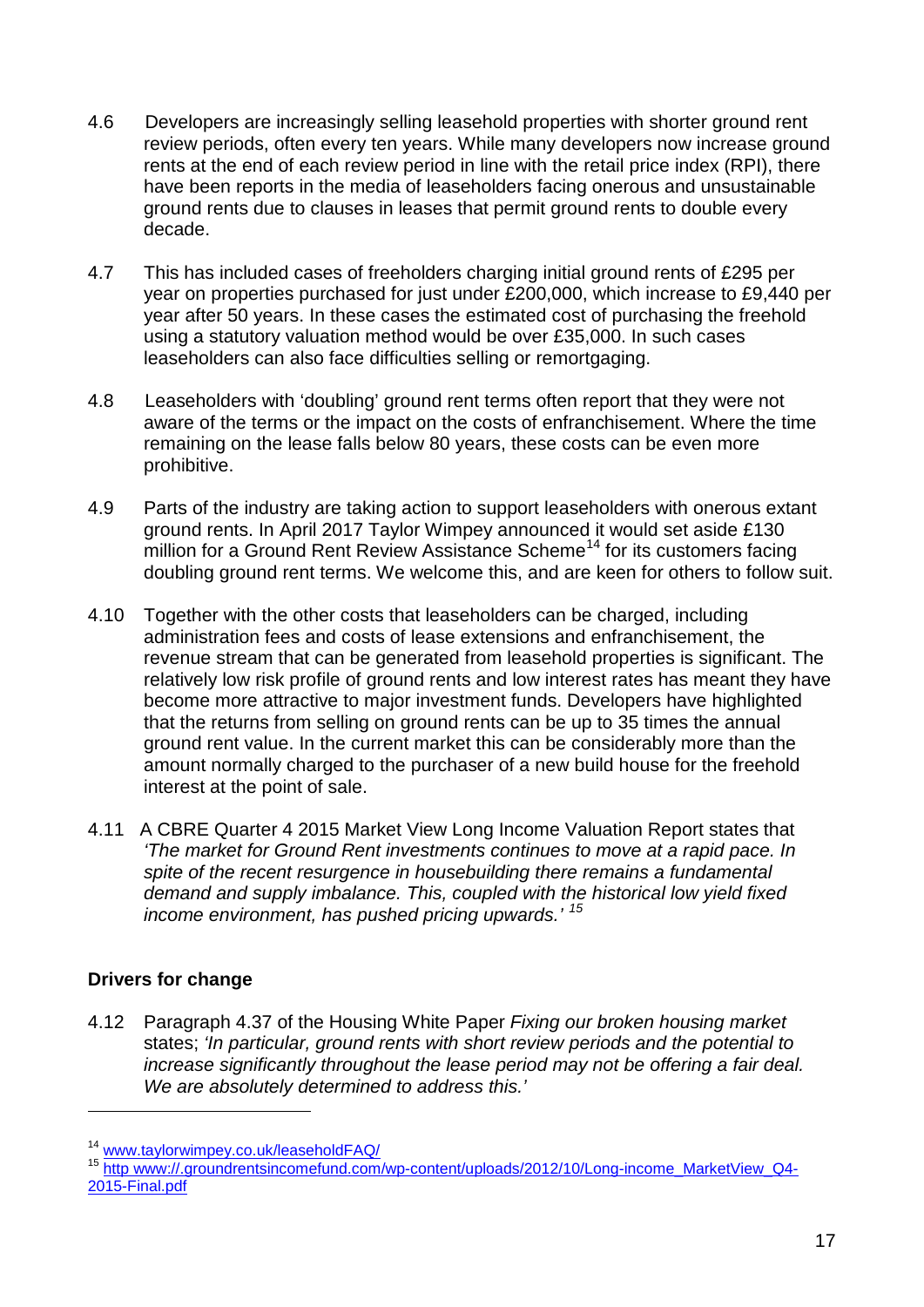- 4.13 Many new leaseholders face ground rent levels that are significantly higher in relative terms than those paid historically, and ground rent increases that are delivering favourable returns for landlords and third party investors. This is not in consumers' best interests and there are examples where the 'monetisation' of ground rents has led to abuse of the leasehold system.
- 4.14 For example, the Right of First Refusal means that, in most cases, a landlord wanting to sell their freehold interest must offer it to flat lessees before offering it at the same price to a third party. However, developers can get around this by drawing up a forward purchase agreement with an investor to acquire a scheme before all the long leases for flats in a block have been sold. This can result in the developer not being obliged to offer the freehold interest to the lessees ahead of a subsequent sale of the freehold.<sup>[16](#page-17-0)</sup>

#### **Limiting ground rent in a new lease**

- 4.15 Currently residential leasehold law in England does not limit the level of ground rent payable in a lease. Leases are individual contracts between the freeholder and leaseholder setting out the responsibilities of both parties, including the payment of ground rent. Unlike service charges, the law does not state that ground rents should be 'reasonable'. How much ground rent is payable, whether this can increase, by how much and when, will depend upon the terms of the relevant lease. A landlord is unable to recover any more ground rent than specified in the lease, which itself cannot be varied except by mutual consent or by reference to a court or tribunal.
- 4.16 We would like views on limiting ground rents in new leases. Any change limiting ground rent would only apply to new leases, following any commencement of new legislation. New leases include those granted on a property for the first time or where a new lease is granted after a lease has expired (and the tenant formally surrenders the tenancy or the landlord serves a notice to bring the tenancy to an end). Any changes implemented would not alter the process by which a qualifying leaseholder exercised their right to extend their existing lease under the Leasehold Reform, Housing and Urban Development Act 1993. Under this scenario a leaseholder in a flat would be able to access a peppercorn rent, but would have to compensate the freeholder for the loss of ground rent, as under current arrangements.
- 4.17 We are minded to introduce measures limiting ground rents in new leases to start and remain at a 'peppercorn' (zero financial) level. Exceptions could apply to housing association and local authority tenants exercising the Right to Buy where most ground rents are set to £10 per year. We need to consider the impact of this and what a more 'reasonable' ground rent regime would look like if a case was made for this.

-

<span id="page-17-0"></span><sup>&</sup>lt;sup>16</sup> [http://www.cbre.eu/portal/pls/portal/res\\_rep.show\\_report?report\\_id=2854](http://www.cbre.eu/portal/pls/portal/res_rep.show_report?report_id=2854)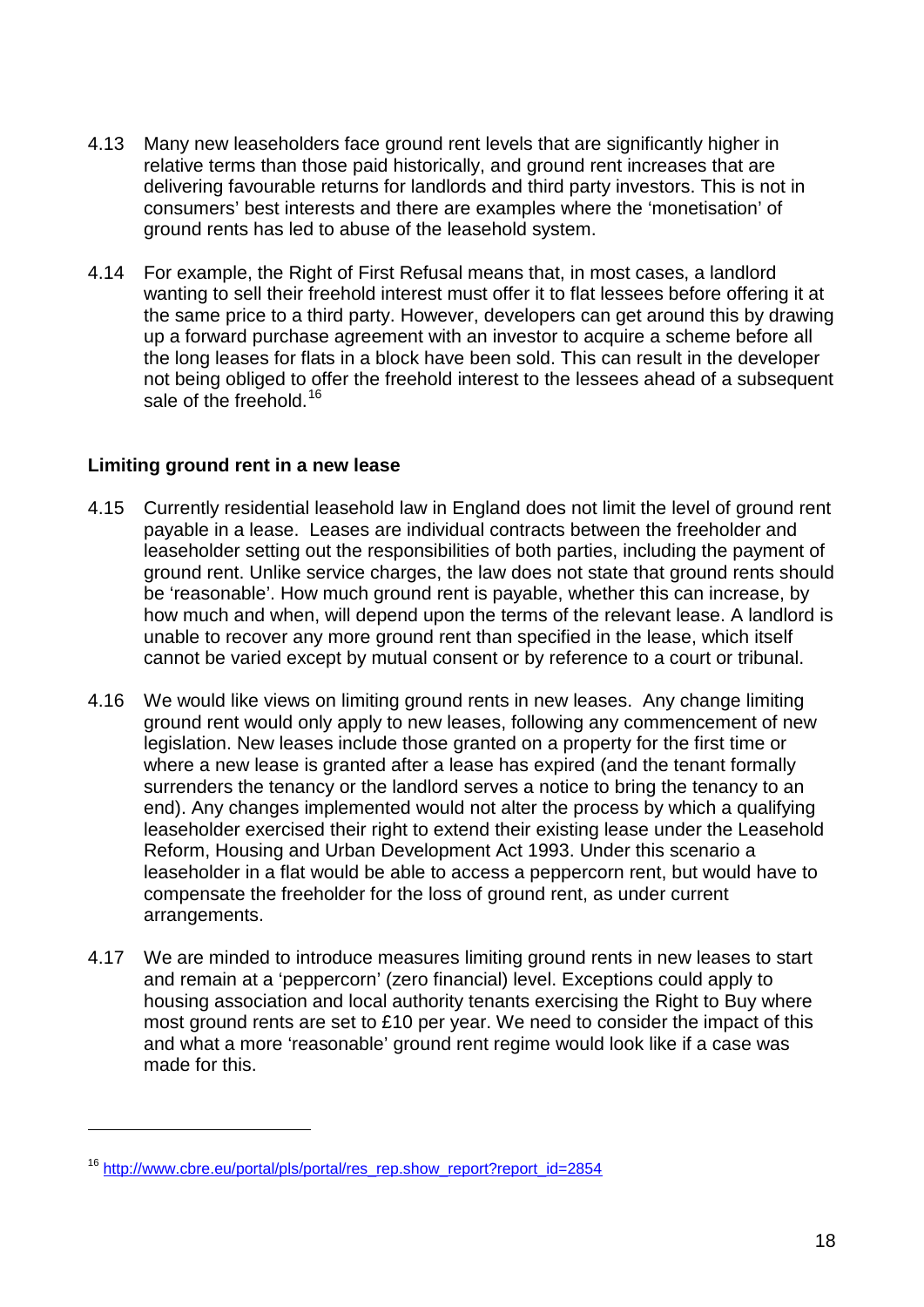- 4.18 We also want to explore the range of means by which fairer ground rents might be achieved. For example, in May 2017 Nationwide changed its mortgage terms resulting in the building society not lending on properties with ground rents that double every 15 years or less, instead stating ground rent increases should be linked to a verified index, such as the RPI. In addition, for new build properties purchased from developers, the maximum acceptable starting ground rent would be 0.1 per cent of the property value with lending only available for leases of 125 years or more for flats, and 250 years or more for houses (although the changes would not apply to shared ownership properties).<sup>[17](#page-18-0)</sup>
	- 4.19 The Government recognises the challenges faced by existing leaseholders with 'onerous' ground rents. We are very keen to hear views on what steps could be taken to improve the situation of these leaseholders, which could include steps to tackle unreasonable and onerous rises in the future and strengthen the rights of consumer redress from unfair trading practices.

#### *Questions:*

-

*Q13: What information can you provide on the prevalence of onerous ground rents? We are keen to receive information on the number and type of onerous ground rents (i.e. doubling, or other methods) and whether new leases are still being sold with such terms.*

*Q14: What would a reasonable ground rent look like, in terms of i) the initial annual ground rent, ii) the maximum rate of increase in annual ground rent, and iii) how often the rate of increase could be applied to an annual ground rent? Please explain your reasons.*

*Q15: Should exemptions apply to Right to Buy, shared ownership or other leases? If so, please explain.*

*Q16: Would restrictions on ground rent levels affect the supply of new build homes? Please explain.*

*Q17: How could the Government support existing leaseholders with onerous ground rents?*

*Q18: In addition to legislation what voluntary routes might exist for tackling ground rents in new leases?*

<span id="page-18-0"></span><sup>17</sup> [http://www.nationwide.co.uk/about/media-centre-and-specialist-areas/media-centre/press](http://www.nationwide.co.uk/about/media-centre-and-specialist-areas/media-centre/press-releases/archive/2017/5/05-protect-homeowners)[releases/archive/2017/5/05-protect-homeowners](http://www.nationwide.co.uk/about/media-centre-and-specialist-areas/media-centre/press-releases/archive/2017/5/05-protect-homeowners)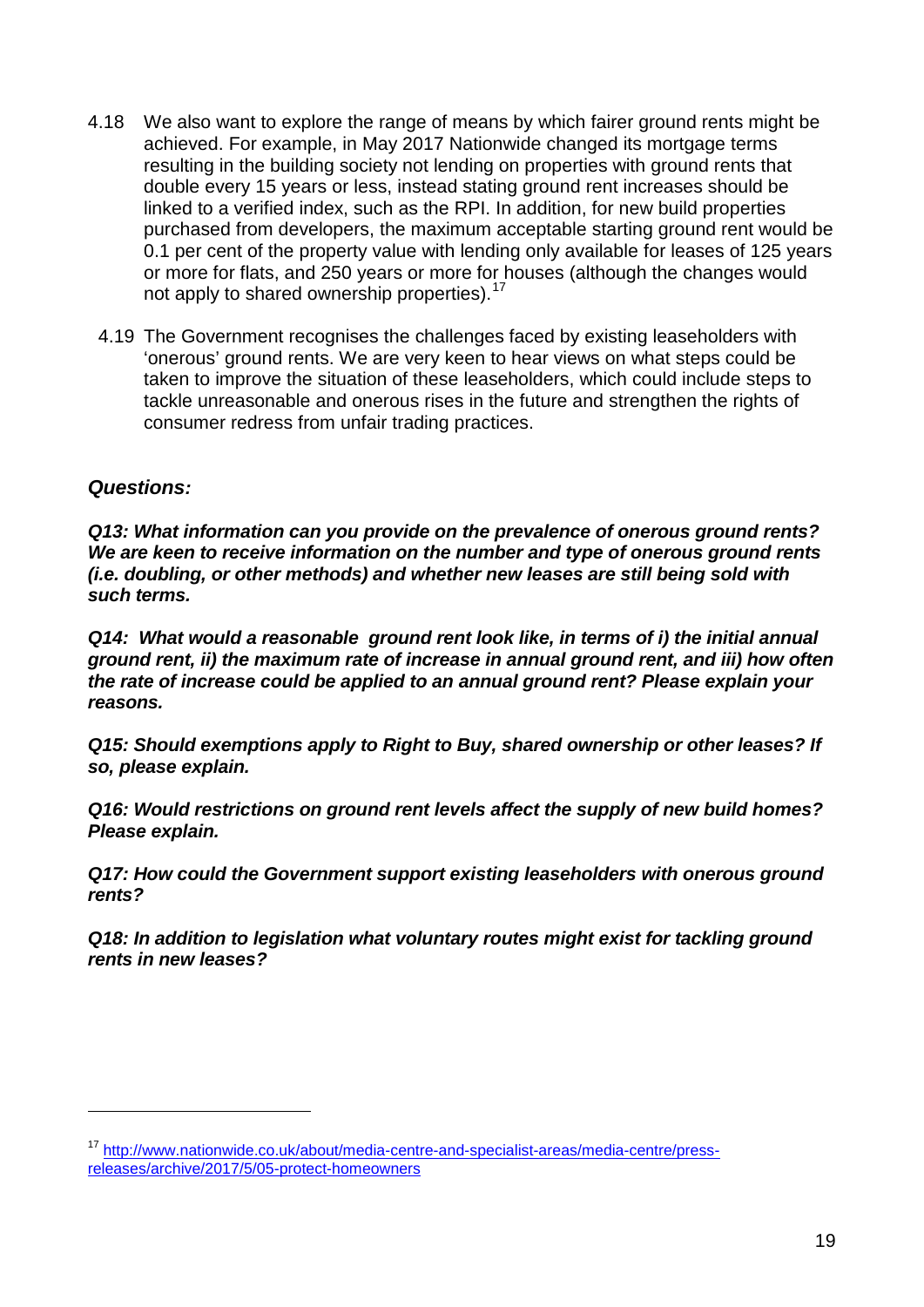## <span id="page-19-0"></span>5. Exempting leaseholders potentially subject to 'Ground 8' possession orders

#### **Amending the Housing Act 1988 so leaseholders are exempt from Ground 8 possession orders, originally intended to ensure assured tenants do not build up rent arrears**

- 5.1 An unintended and unfair consequence of increasing levels of ground rents is that, where ground rents exceed £1,000 per year in Greater London and £250 per year elsewhere in England, leases are classed as an assured tenancy under the Housing Act 1988. This means that the landlord can seek to end the occupancy by an order of the court, and attempt to evict the tenant. Leaseholders may be unaware of the possible negative impacts of this. The Government is considering amending the Housing Act 1988 to exempt leaseholders from legislation that was intended to ensure that assured tenants in the private rented sector do not build up rent arrears.
- 5.2 The Housing Act 1988, as amended by the Housing Act 1996, lays down certain circumstances (grounds for possession) under which a landlord may successfully apply to court for possession. Grounds for possession fall into two categories: mandatory, where the tenant will definitely be ordered to leave if the landlord can prove breach of contract, and discretionary, where the court can decide one way or the other. Grounds for possession apply to tenancies entered into after 15 January 1989.
- 5.3 Ground 8 is particularly relevant as it covers mandatory grounds of possession for an assured tenancy as amended by the Housing Act 1996 and concerns arrears of rent. Where a leasehold is treated as an assured tenancy and ground rent is payable yearly, if at least three months' rent is more than three months in arrears then a landlord can automatically seek a possession order. The mandatory nature of Ground 8 means a judge cannot refuse to make the order.
- 5.4 The maximum arrears in each case must exist both at the notice of proceedings and at the hearing itself, and Ground 8 must be clearly stated so that the tenant/leaseholder knows what they are responding to. Although Ground 8 is unlikely to be used against leaseholders, should it be, leaseholders must ensure that where ground rent is paid yearly and arrears do not exceed three months at the time of the hearing.
- 5.5 We would like views on amending the Housing Act 1988 (as amended by the Housing Act 1996) to remove any opportunity for a landlord to seek a Ground 8 possession order against a leaseholder with an annual ground rent of over £1,000 in Greater London, or over £250 elsewhere in England, that has more than three months arrears of ground rent. This will rectify an unintended consequence of legislation, originally passed to ensure assured tenants in the private rented sector do not build up rent arrears, from applying to leaseholders and placing them at risk of possession.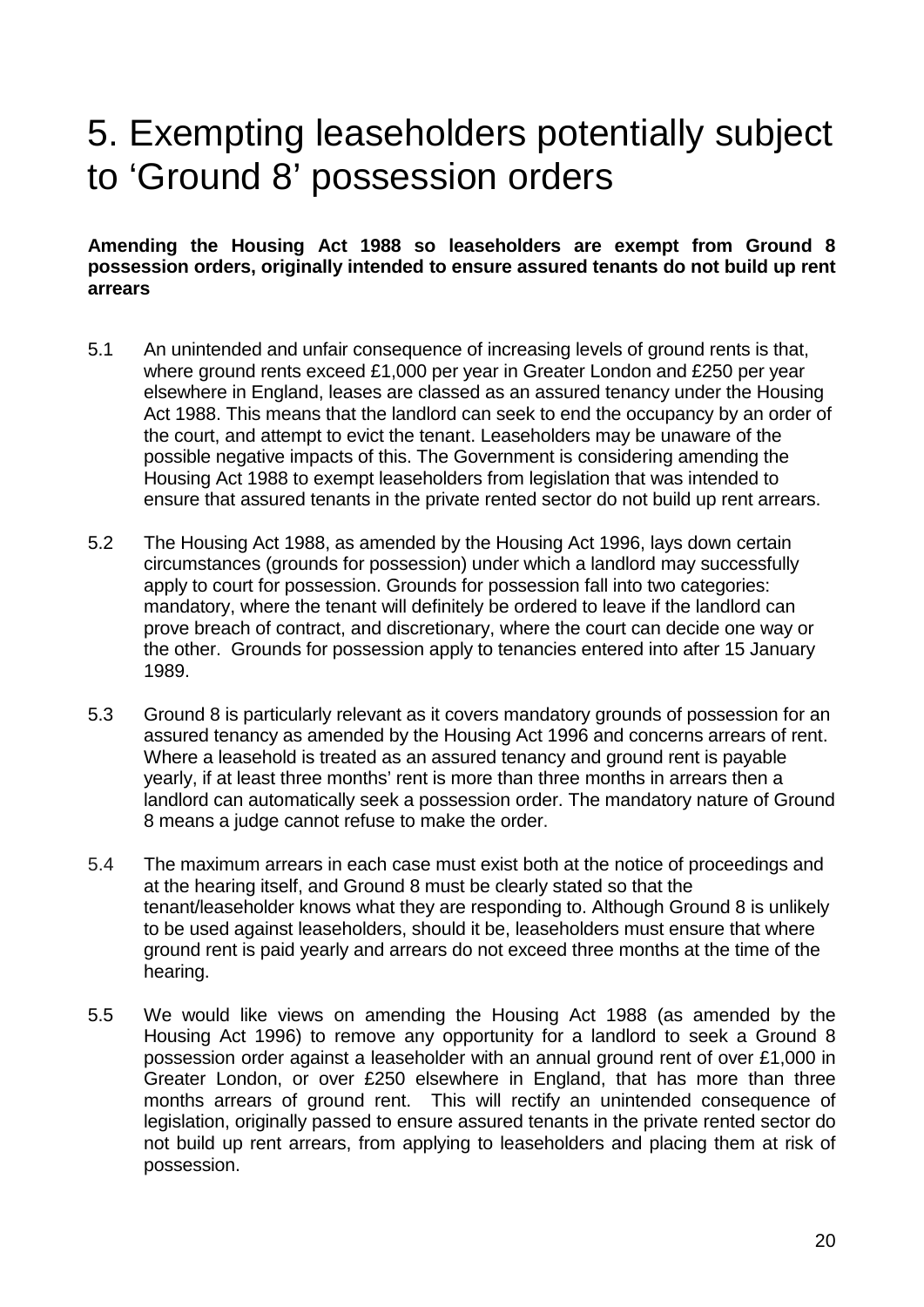5.6 Amending the Housing Act 1988 to exempt leaseholders from 'Ground 8' possession orders would not affect a landlord's ability to take legal action where a leaseholder has breached the terms of their lease, with forfeiture being the ultimate sanction available to a landlord. If the breach relates to arrears, a landlord cannot commence forfeiture proceedings where the amount of service charges, administration charges or ground rent owed (or a combination of all of these) total less than £350, or have been outstanding for less than three years.

#### *Question:*

*Q19: Should the Government amend the Housing Act 1988 (as amended by the Housing Act 1996) to ensure a leaseholder paying annual ground rent over £1,000 in London or over £250 in the rest of England is not classed as an assured tenant, and therefore cannot be issued with a Ground 8 mandatory possession order for ground rent arrears? If not, why not?*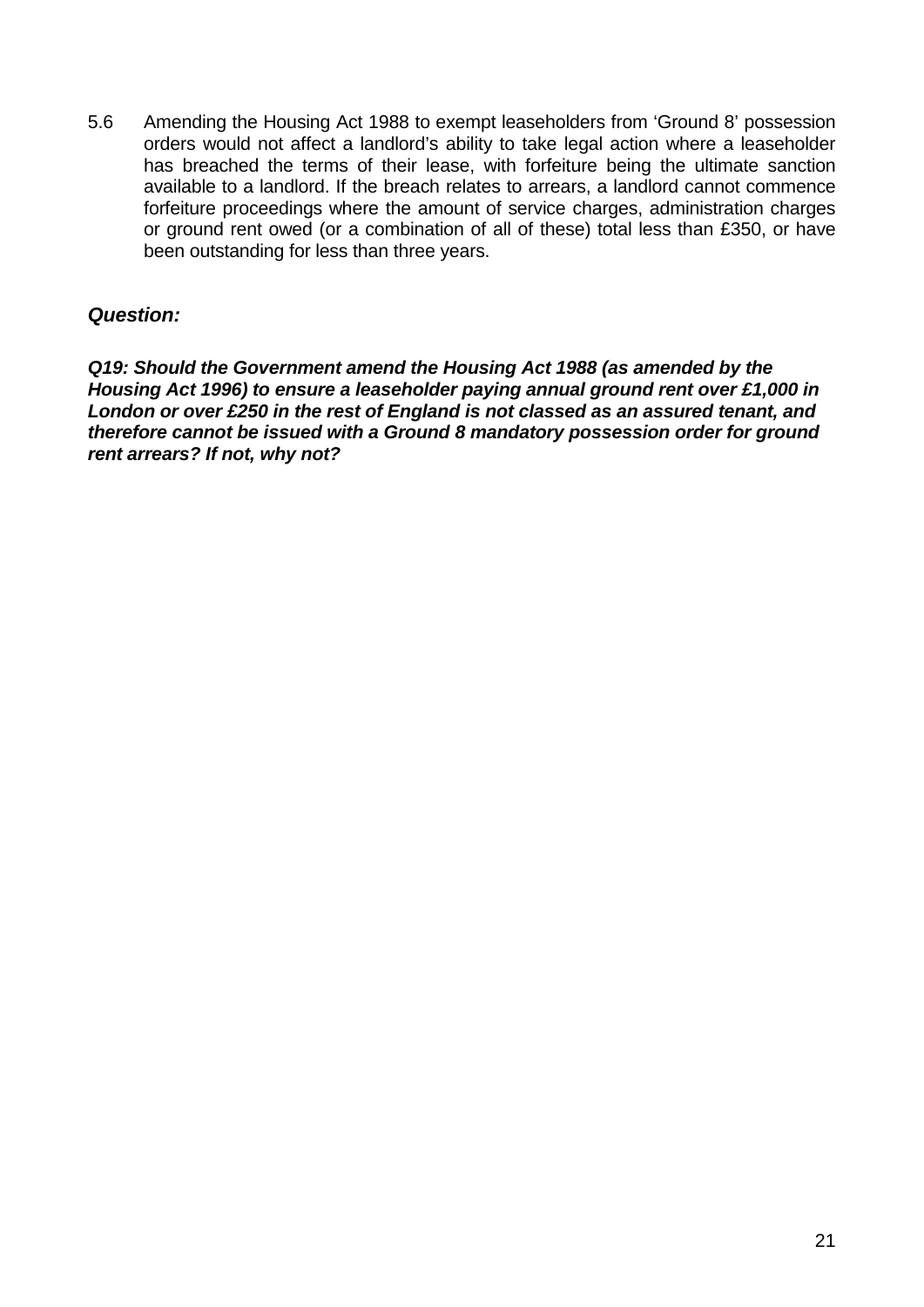## <span id="page-21-0"></span>6. Service charges for maintaining communal areas and facilities on freehold and mixed tenure estates

#### **Service charges for the upkeep of communal areas and facilities**

- 6.1 Some private estates include both freehold houses and leasehold flats where households are expected to pay for the maintenance of communal areas and facilities. This can include payments for servicing of private roads, play areas for children and electric gates. A freeholder's contribution to the maintenance of communal areas and facilities is usually defined in the deed of transfer when the property was first sold by the developer.
- 6.2 There are several different ways to structure such an arrangement. The developer can set up a Residents' Management Company that owns the communal areas and facilities. The Residents' Management Company may upkeep the communal areas and facilities itself or employ a managing agent to act on its behalf. Alternatively, the developer can retain the ownership of the communal areas and facilities, and the responsibility for their maintenance. As in the case of a Residents' Management Company, the developer can carry out the maintenance directly or through a managing agent, who is accountable to the developer under the terms of the management contract. However, other approaches may be used to provide for the long-term management of shared areas and facilities. The issue we wish to address is whether under these legal arrangements the owners of freehold properties on freehold or mixed tenure estates have adequate rights to challenge unreasonable service charge demands.
- 6.3 Freeholders will usually have some rights under the arrangements in the deeds or in common law, but these may not be equivalent to the rights enjoyed by leaseholders under the terms of their leases and statute. Freeholders may also be able to bring pressure to bear indirectly. In cases where a Residents' Management Company is set up, the terms of the deeds of transfer may set out obligations that ensure individual freeholders have a say on the maintenance of communal areas. Where leaseholders on a mixed tenure estate have exercised the Right to Manage a freeholder wanting to challenge their service charge can try to convince the directors to act, or become a director of the Right to Manage Company.
- 6.4 The contrast between the positions of freeholders and leaseholders can be particularly clear where a developer retains the ownership of communal areas and facilities and the responsibility for their maintenance through a managing agent, or where a developer sells on the ownership of the communal areas and facilities to a private company.
- 6.5 In all these cases, even though freeholders may be paying for exactly the same services as leaseholders, they do not have a right to challenge the reasonableness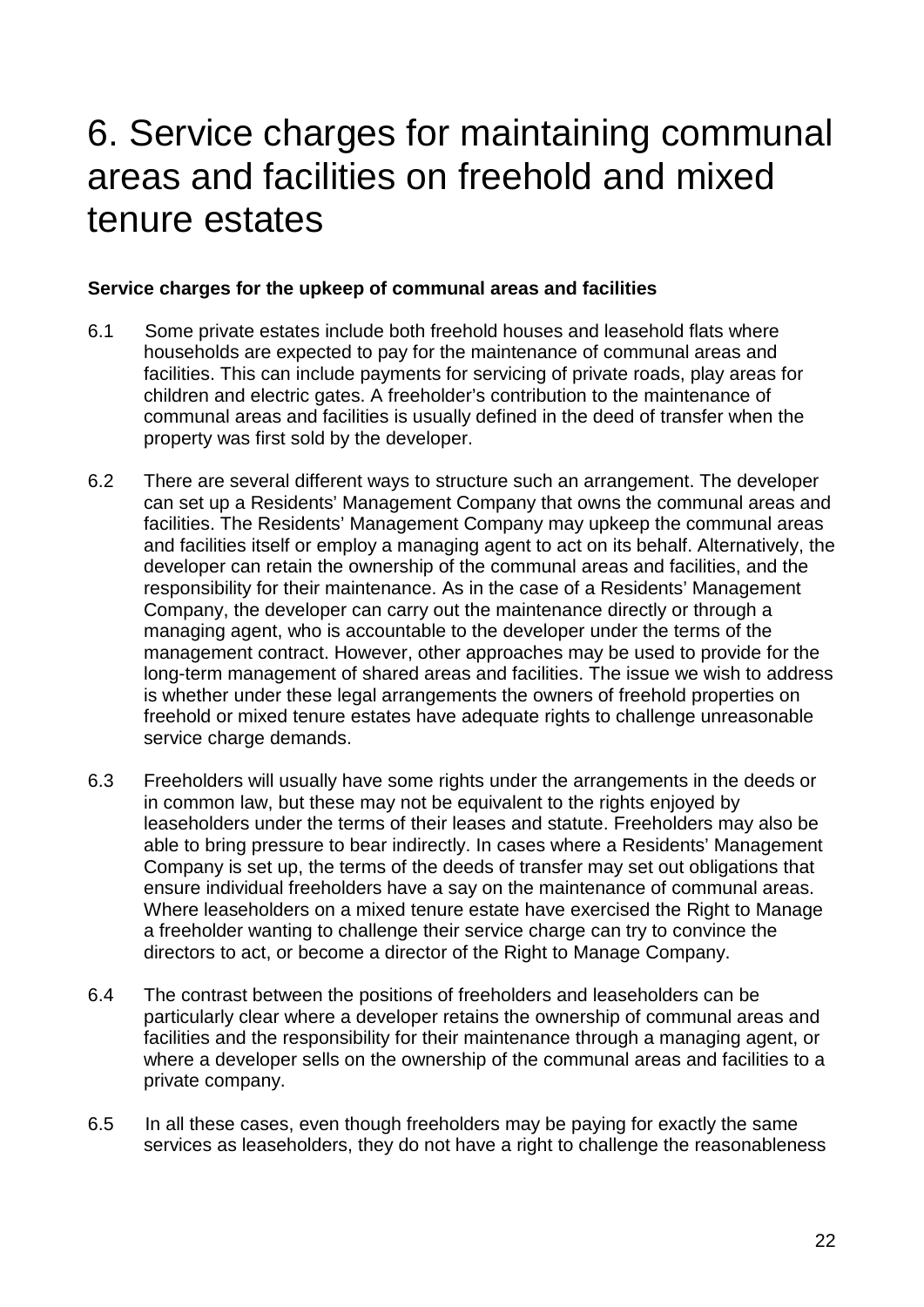of service charges through the First-tier Tribunal (Property Chamber), which qualifying leaseholders can do.

6.5 The Government wants to promote appropriate rights for all freeholders living on private estates to challenge the reasonableness of service charges.

*Q20: Should the Government promote solutions to provide freeholders equivalent rights to leaseholders to challenge the reasonableness of service charges for the maintenance of communal areas and facilities on a private estate? If not, what management arrangements on private estates should not apply?*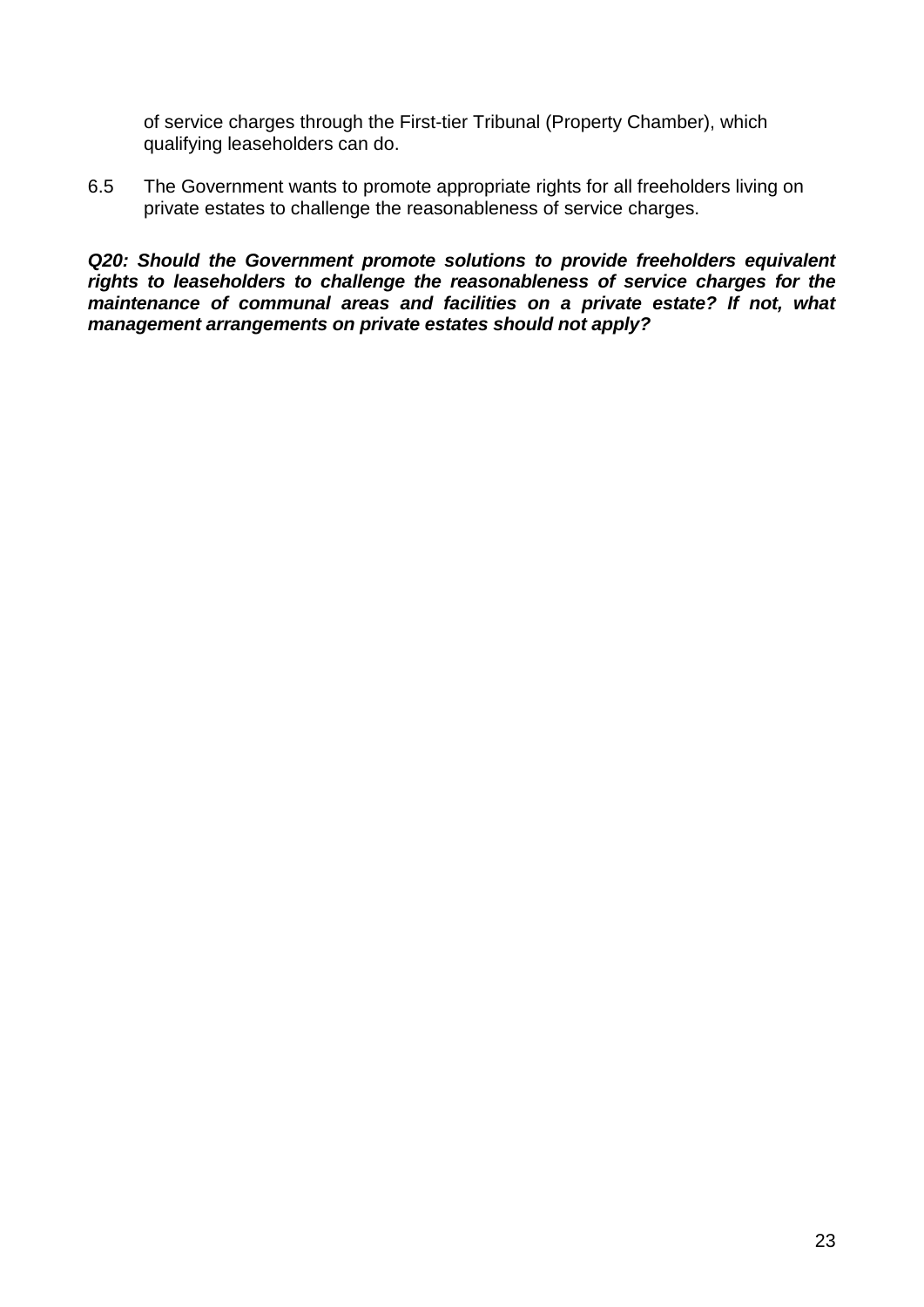# <span id="page-23-0"></span>7. Future issues

- 7.1 We set out in our White Paper *Fixing the Broken Housing Market* that we would "*take action to promote transparency and fairness for the growing number of leaseholders*" and the proposals in this consultation document are the first steps in achieving this. We will be looking ahead to further steps needed to ensure transparency and fairness, and considering the outcome of the Law Commission's consultation on its 13th programme of law reform over the coming months which included residential leasehold. Our intention is for a wide ranging project. This will look at:
	- improving commonhold,
	- how managing agents operate
	- leasehold terms and enfranchisement

*Q21: The Housing White Paper highlights that the Government will consult on a range of measures to tackle abuse of leasehold. What further areas of leasehold reform should be prioritised and why?*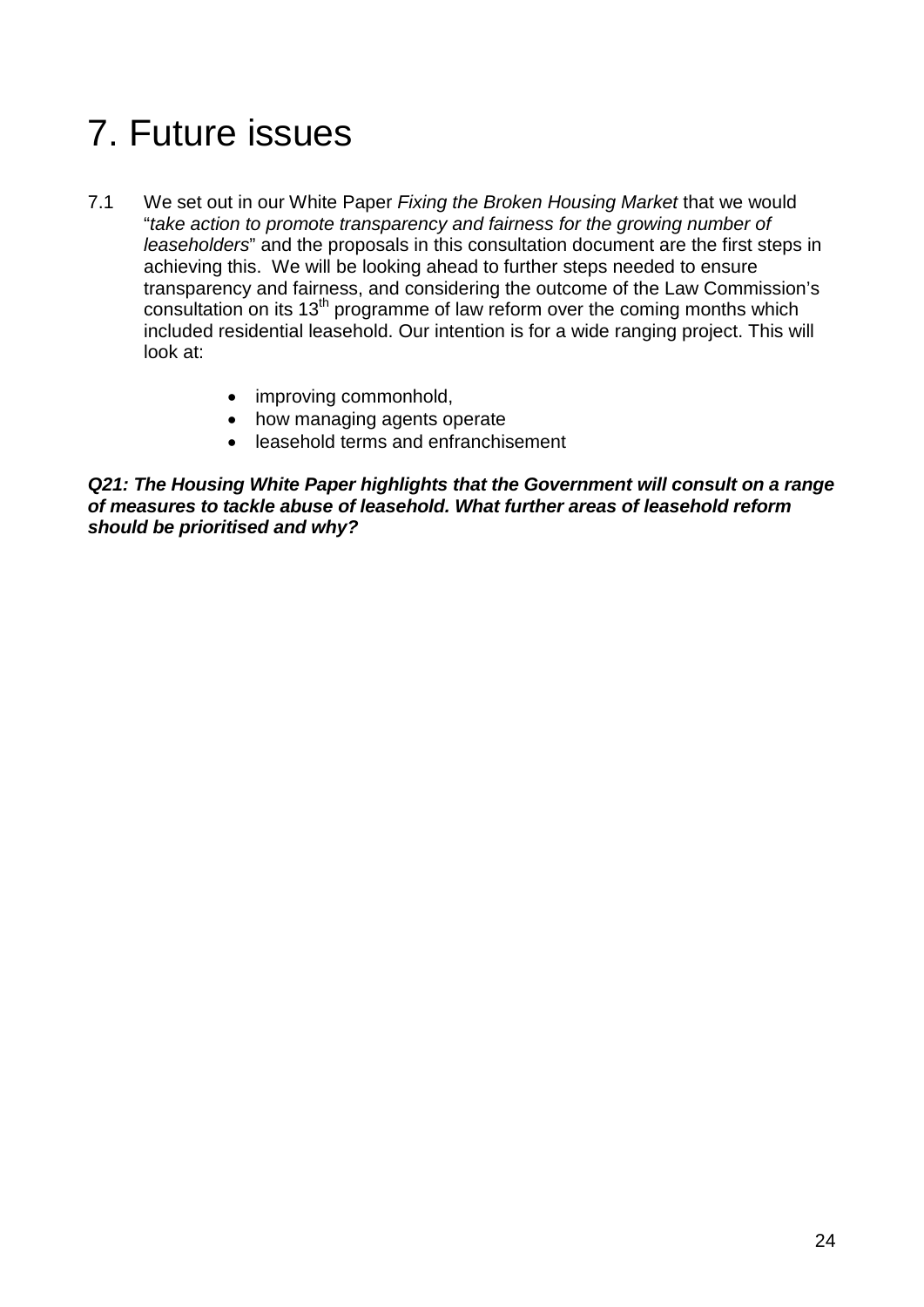# <span id="page-24-0"></span>Annex A: Consultation Questions

To help us analyse the consultation responses, we would ask you to answer the following questions:

#### *Q1: Are you responding as (please tick one):*

- ☐ *A private individual?*
- ☐ *On behalf of an organisation?*

#### *Q2: If you are responding as a private individual, is your main interest as:*

- ☐ *An owner or tenant of a leasehold flat?*
- ☐ *An owner or tenant of a leasehold house?*
- ☐ *An owner of a freehold house?*
- ☐ *A private landlord?*
- ☐ *An individual with a portfolio of ground rents?*
- ☐ *Other? (Please specify)*

#### *Q3: If you are responding on behalf of an organisation, is the interest of your organisation as (tick all that apply):*

- ☐A residents' management company or right to manage company?
- ☐ A developer?
- ☐ An organisation representing leaseholders?
- ☐ An organisation representing freeholders?
- ☐ A lender?
- □ A solicitor / conveyancer?
- □ An estate agent?
- ☐ An organisation representing lenders?
- ☐ A supplier of management and/or other services to leaseholders?
- ☐ Other private landlord?
- ☐ A social landlord (either Registered Provider or local authority)?
- ☐ A developer of other housing tenures besides leasehold houses?
- $\Box$  A company that buys and sells ground rents?
- $\Box$  An investment company or pension fund that has a portfolio of ground

rents?

□ A local authority?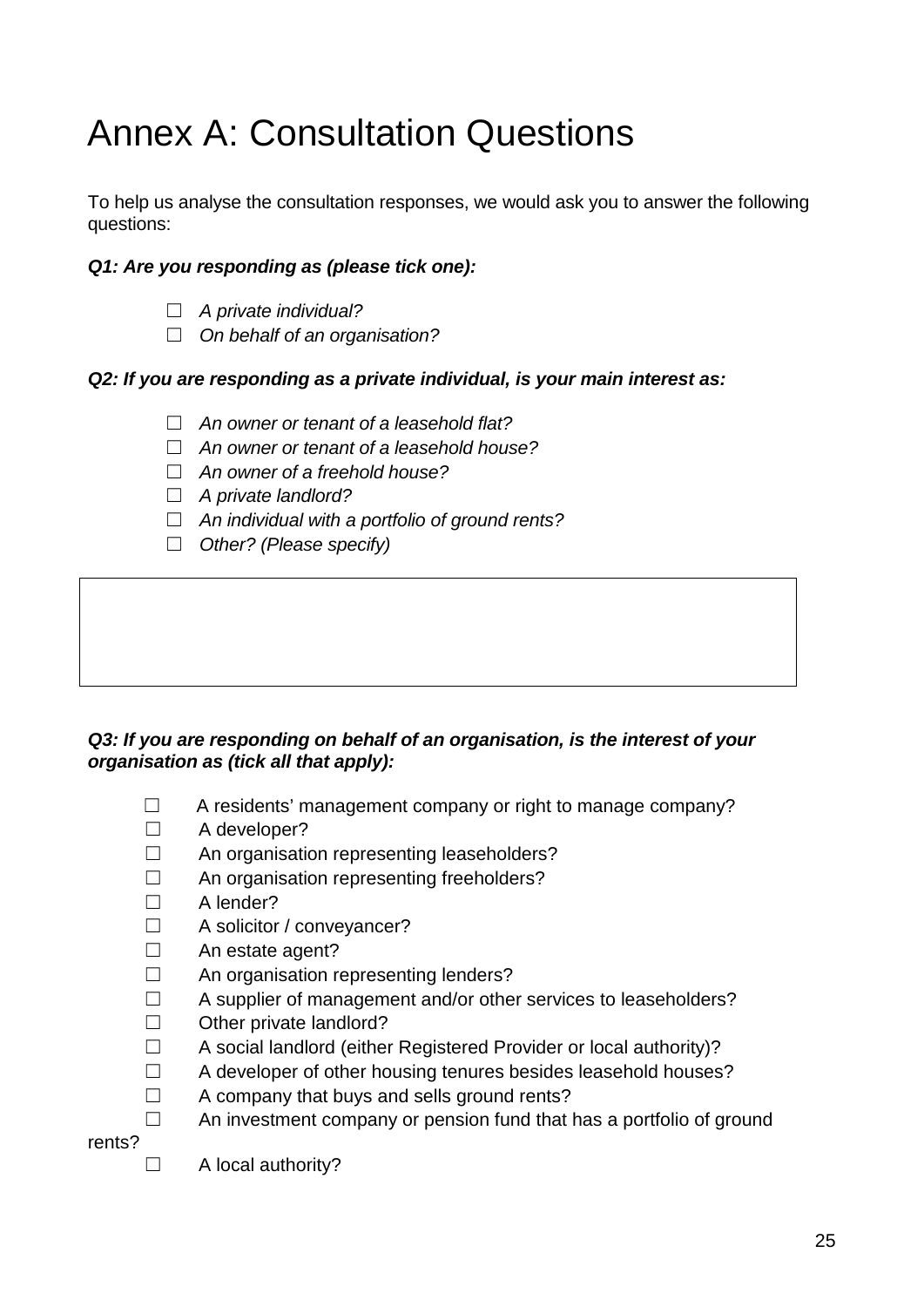*Q4: Please enter the first part of the postcode in England in which your activities (or your members' activities) are principally located (or specify areas in the box provided):*

#### **Limiting the sale of new leasehold houses**

*Q5: What steps should the Government take to limit the sale of new build leasehold houses?* 

#### *Q6: What reasons are there that houses should be sold as leasehold other than under the exceptions set out in paragraph 3.2?*

- within a cathedral precinct;
- on National Trust or Crown land;
- on land owned by local authorities and university bodies with the right for future development;
- in shared ownership with a 'restricted staircasing' lease;
- of special architectural or historic interest or adjoining properties where it is important in safeguarding them and their surroundings.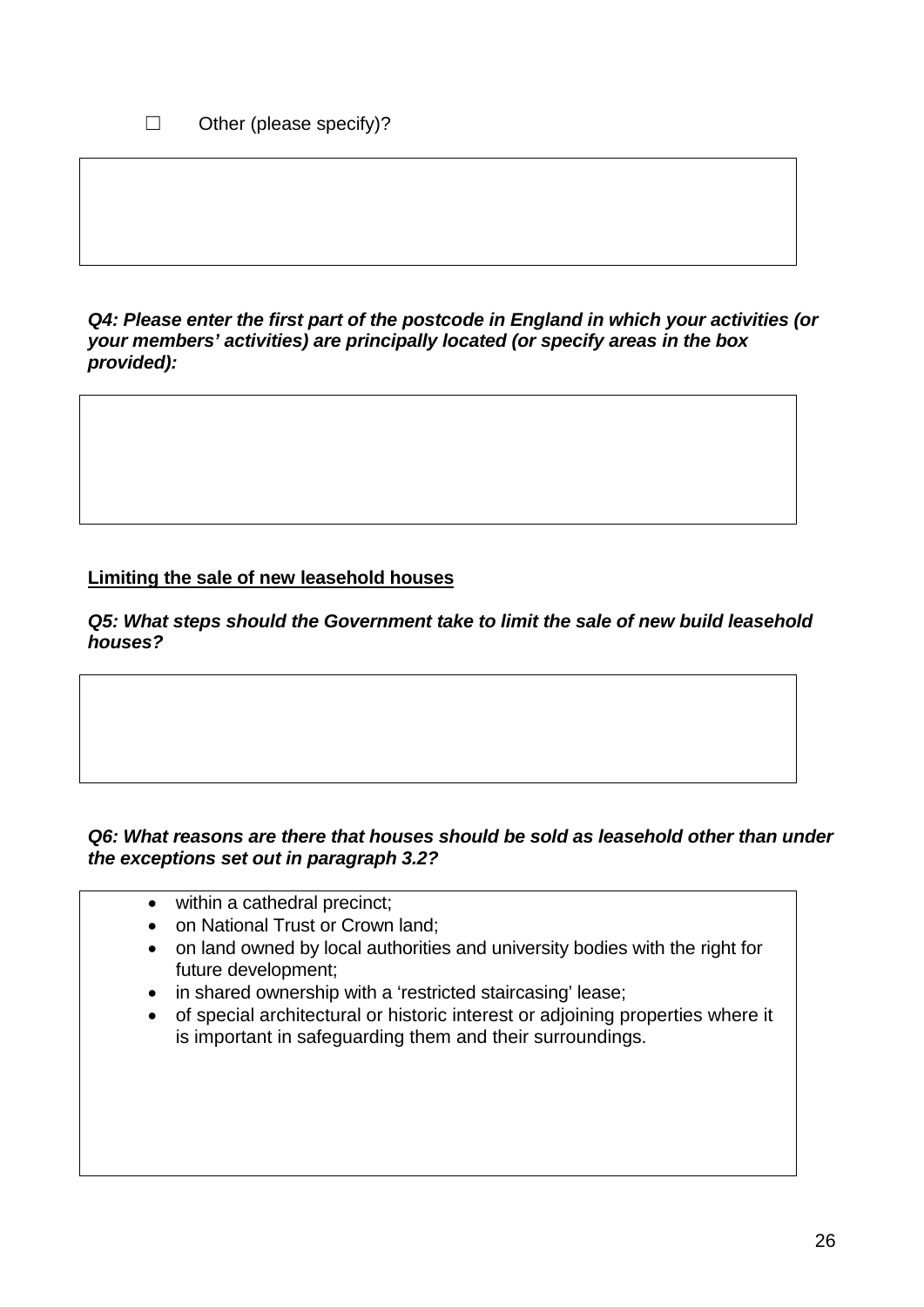*Q7: Are any of the exceptions listed in 3.2 not justified? Please explain.*

☐ *Yes* ☐ *No*

*Q8: Would limiting the sale of new build leasehold houses affect the supply of new build homes? Please explain.*

| Yes |
|-----|
| No  |

*Q9: Should the Government move towards removing support for the sale of new build leasehold houses through Help to Buy Equity Loan, unless leasehold can be justified and where ground rents are reasonable (which could be a nominal or peppercorn ground rent), and if not, why not?*

| Yes |
|-----|
| No  |

*Q10: In what circumstances do you consider that leasehold houses supported by Help to Buy Equity Loan could be justified?*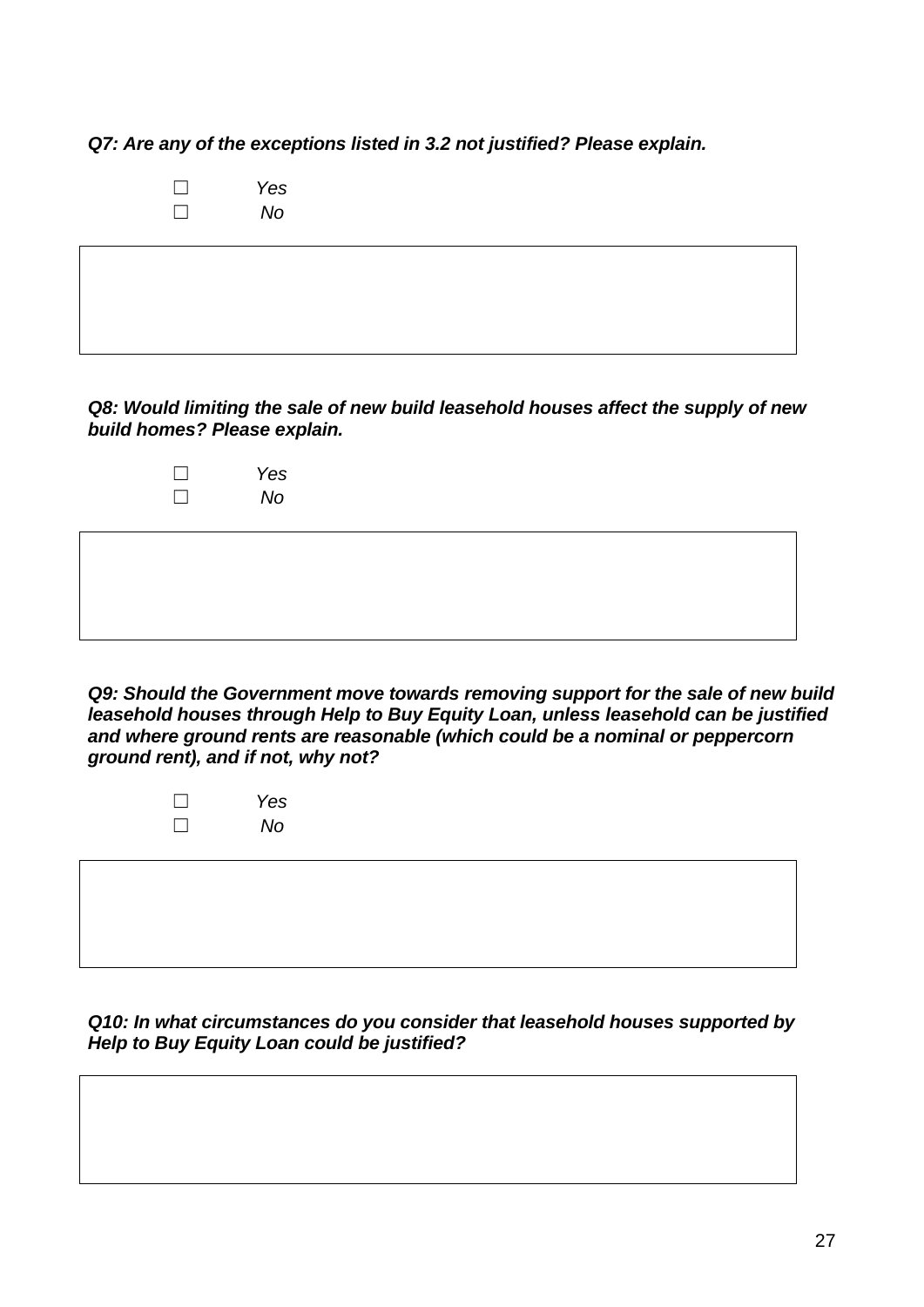*Q11: Is there anything further the Government could do through Help to Buy Equity Loan to discourage the sale of leasehold houses? Please explain.*

> ☐ *Yes* ☐ *No*

*Q12: What measures, if any, should be considered to minimise the impact on the pipeline of existing developments?* 

#### **Limiting the reservation and increase of ground rents on all new residential leases over 21 years**

*Q13: What information can you provide on the prevalence of onerous ground rents? We are keen to receive information on the number and type of onerous ground rents (i.e. doubling, or other methods) and whether new leases are still being sold with such terms.*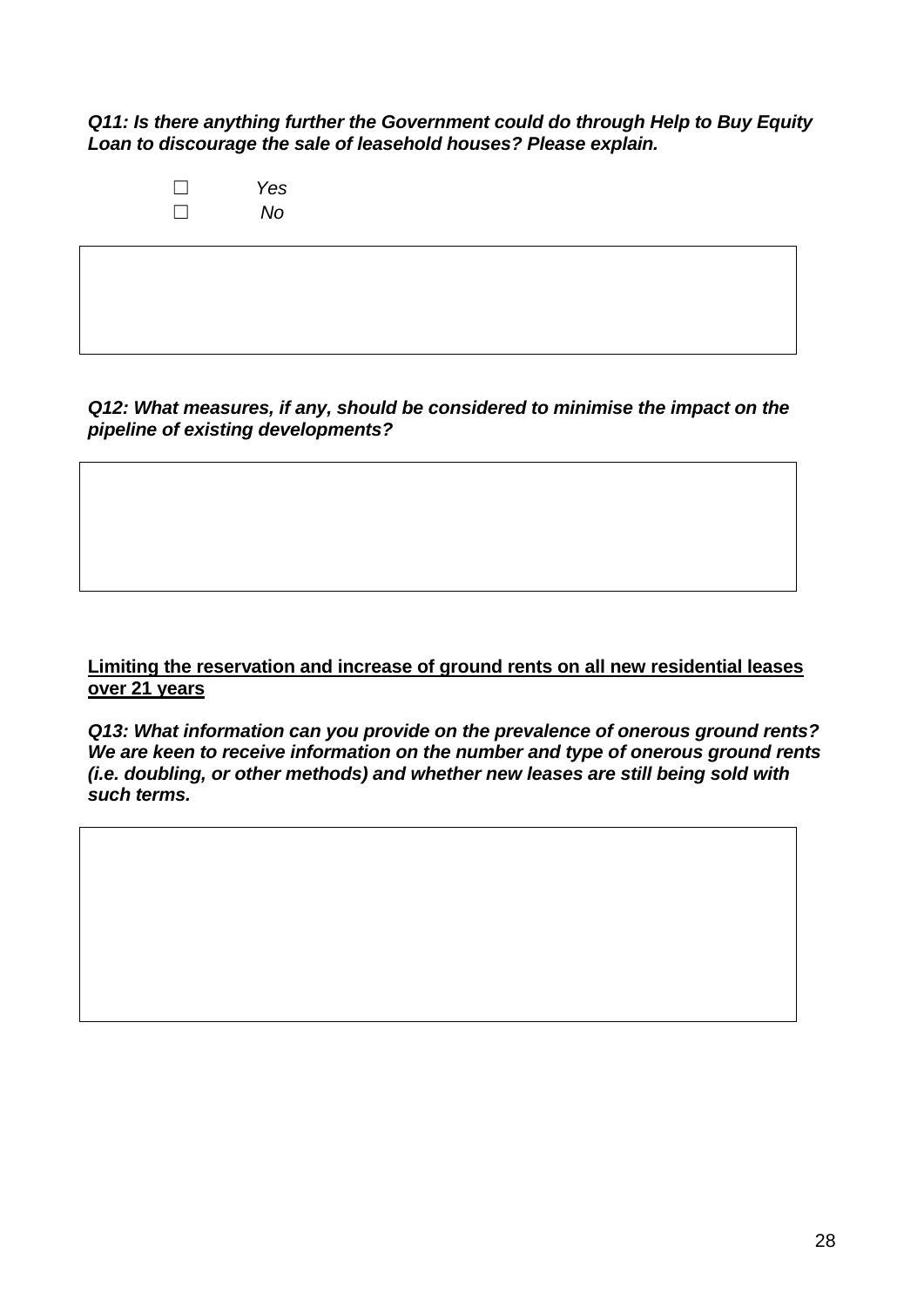*Q14: What would a reasonable ground rent look like, in terms of i) the initial annual ground rent, ii) the maximum rate of increase in annual ground rent, and iii) how often the rate of increase could be applied to an annual ground rent? Please explain your reasons.*

*i) initial annual ground rent -*

*ii) maximum rate of increase in annual ground rent -*

*iii) how often the rate of increase could be applied to an annual ground rent -*

*Q15: Should exemptions apply to Right to Buy, shared ownership or other leases? If so, please explain.*

| Yes |
|-----|
| No  |

*Q16: Would restrictions on ground rent levels affect the supply of new build homes? Please explain.*

| Yes |
|-----|
| No  |

*Q17: How could the Government support existing leaseholders with onerous ground rents?*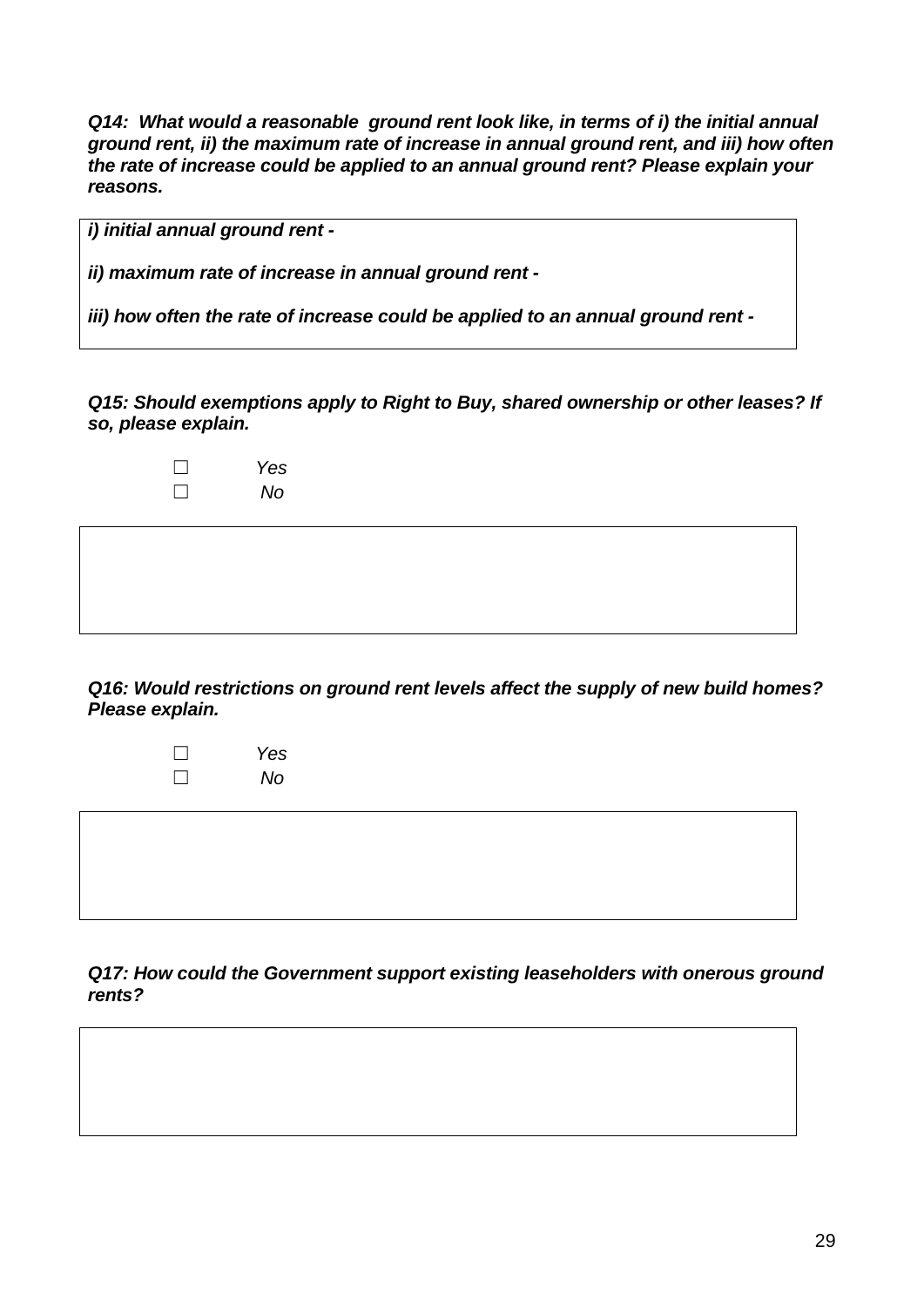*Q18: In addition to legislation what voluntary routes might exist for tackling ground rents in new leases?*

#### **Exempting leaseholders potentially subject to 'Ground 8' possession orders due to their level of ground rent**

*Q19: Should the Government amend the Housing Act 1988 (as amended by the Housing Act 1996) to ensure a leaseholder paying annual ground rent over £1,000 in London or over £250 in the rest of England is not classed as an assured tenant, and therefore cannot be issued with a Ground 8 mandatory possession order for ground rent arrears? If not, why not?*

| Yes |
|-----|
| No  |

#### **Service charges for maintaining communal areas and facilities on freehold and mixed tenure estates**

*Q20: Should the Government promote solutions to provide freeholders equivalent rights to leaseholders to challenge the reasonableness of service charges for the maintenance of communal areas and facilities on a private estate? If not, what management arrangements on private estates should not apply?*

> ☐ *Yes* ☐ *No*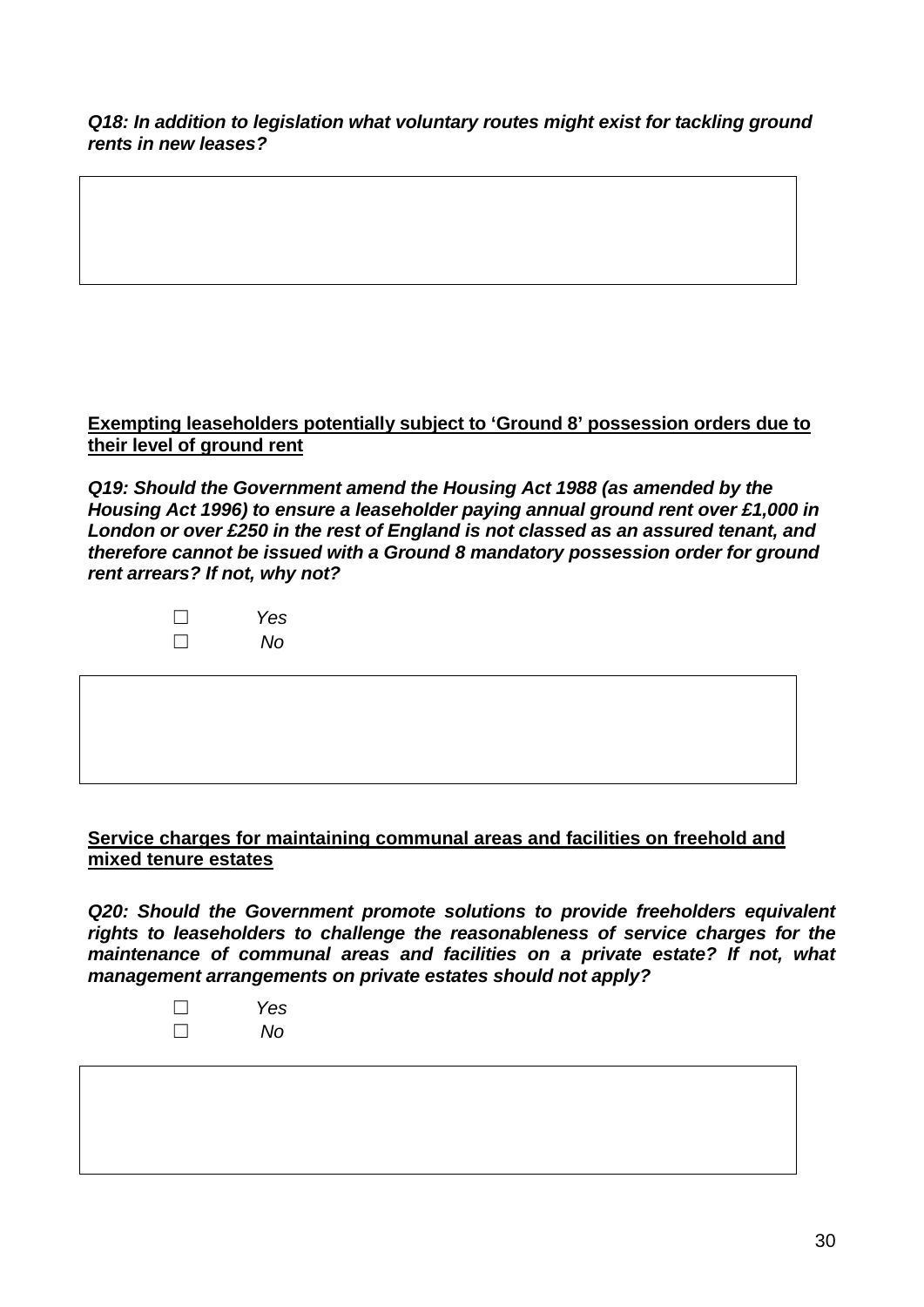#### **Future issues**

*Q21: The Housing White Paper highlights that the Government will consult on a range of measures to tackle abuse of leasehold. What further areas of leasehold reform should be prioritised and why?*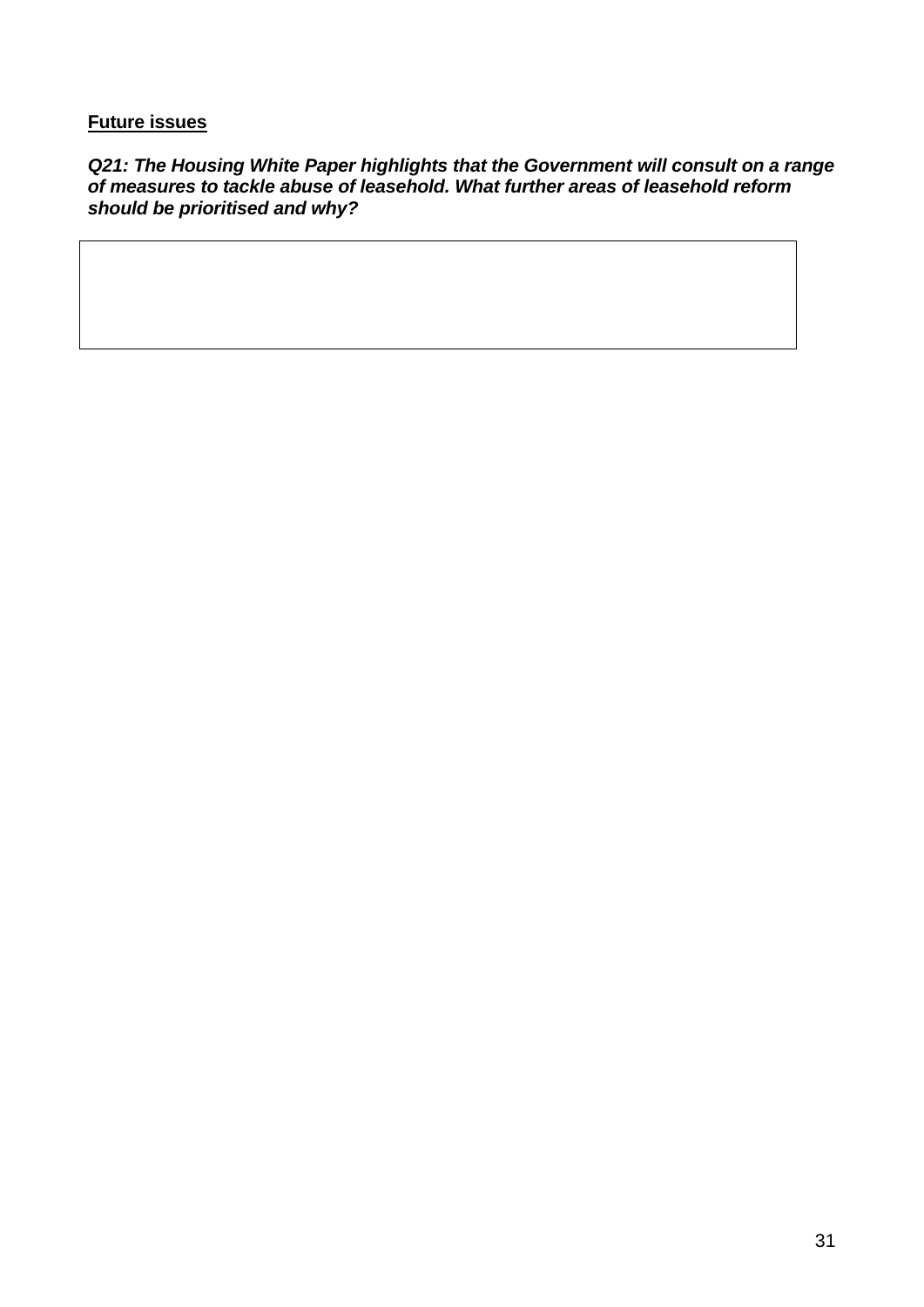# <span id="page-31-0"></span>Annex B: What is a (leasehold) house?

#### **What is a house?**

-

The Leasehold reform Act 1967 Act gives a tenant of a leasehold house (and the premises that form a part thereof) a right to acquire the landlord's freehold interest on 'fair terms' (as determined by Part 1 of the 1967 Act, as amended primarily by the Leasehold Reform, Housing and Urban Development Act 1993 and the Commonhold and Leasehold Reform Act 2002).

Section 2(1) of the Leasehold Reform Act 1967 defines a house as including any building designed or adapted for living in and reasonably so called, notwithstanding that the building is not structurally detached, or was or is not solely designed or adapted for living in, or is divided horizontally into flats or maisonettes; and

- i) where a building is divided horizontally, the flats or other units into which it is so divided are not separate "houses", though the building as a whole may be; and
- ii) where a building is divided vertically the building as a whole is not a "house" though any of the units into which it is divided may be.

The Leasehold Reform Act 1967 (as amended) gives the tenant(s) of a house which they hold under a long lease the right to compulsorily acquire the freehold of the house from their landlord, provided the tenant(s) has/have owned the lease for two years, the building qualifies and subject to certain other conditions being met.

However, the 1967 Act adopts a flexible definition of a house stating it can include "…any building designed or adapted for living in and reasonably so called".

The House of Lords considered the case of *Tandon v Trustees of Spurgeon's Homes (1982)*. In this case it was held that Parliament clearly intended the traditional situation of a shop on the ground floor with a flat on the first floor to fall within the definition of a 'house'.

In October 2012 the Supreme Court decision of *Day and another v Hosebay Ltd and Howard de Walden Estates Ltd v Lexgorge Ltd*[18](#page-31-1) focused on the definition of a house under the Leasehold Reform Act 1967. The properties concerned were originally built as houses but subsequently used as offices and a self-catering hotel. The Supreme Court decided that the original purpose and outward appearance of the buildings was not sufficient to make them houses for the purposes of the 1967 Act. Both properties were used entirely for commercial purposes and this use meant they could not be considered houses. Therefore properties solely in commercial use will not be able to obtain their freeholds or extend their leases under the 1967 Act. As a result of *Day and another v Hosebay Ltd and Howard de Walden Estates Ltd v Lexgorge Ltd*, if the building has the appearance of a house and is

<span id="page-31-1"></span><sup>18</sup> <https://www.supremecourt.uk/cases/docs/uksc-2010-0152-judgment.pdf>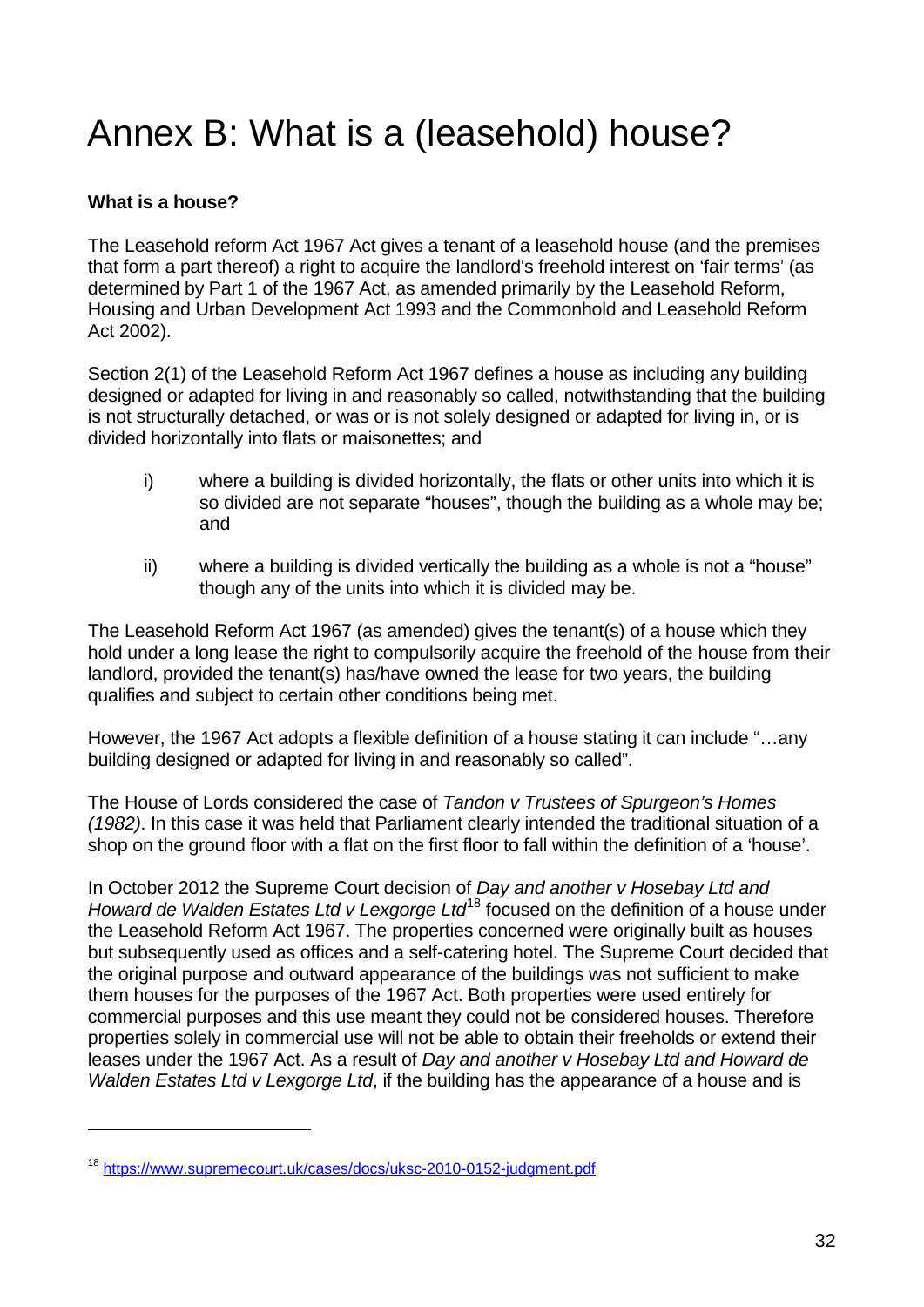lived in as a residence, the s. 2(1) Leasehold Reform Act 1967 definition of "house" will be met. If, however, it is used wholly for business purposes it will not qualify.

In October 2015 the Court of Appeal clarified that the approach adopted in Tandon v Trustees of Spurgeon's Homes in 1982 is correct. It decided in the case of [Jewelcraft](http://www.bailii.org/ew/cases/EWCA/Civ/2015/1111.html)  [Limited v Pressland](http://www.bailii.org/ew/cases/EWCA/Civ/2015/1111.html)<sup>[19](#page-32-0)</sup> that a shop with a flat above was a house within the meaning of the leasehold reform Act 1967(i.e. the two together constitute the house, not just the flat above alone). The court found that it was reasonable to call a building comprising a shop with residential accommodation above a house, even if the general public would normally describe it as a shop, even if the residential accommodation is not linked internally to the remainder of the building. The Court said that, in the future, neither the external appearance nor the internal layout of a building ought to make a difference in deciding whether a building is a house should it be the sort of building which, as a matter of policy, Parliament intended to fall within the 1967 Act.

-

<span id="page-32-0"></span><sup>19</sup> <http://www.bailii.org/ew/cases/EWCA/Civ/2015/1111.html>